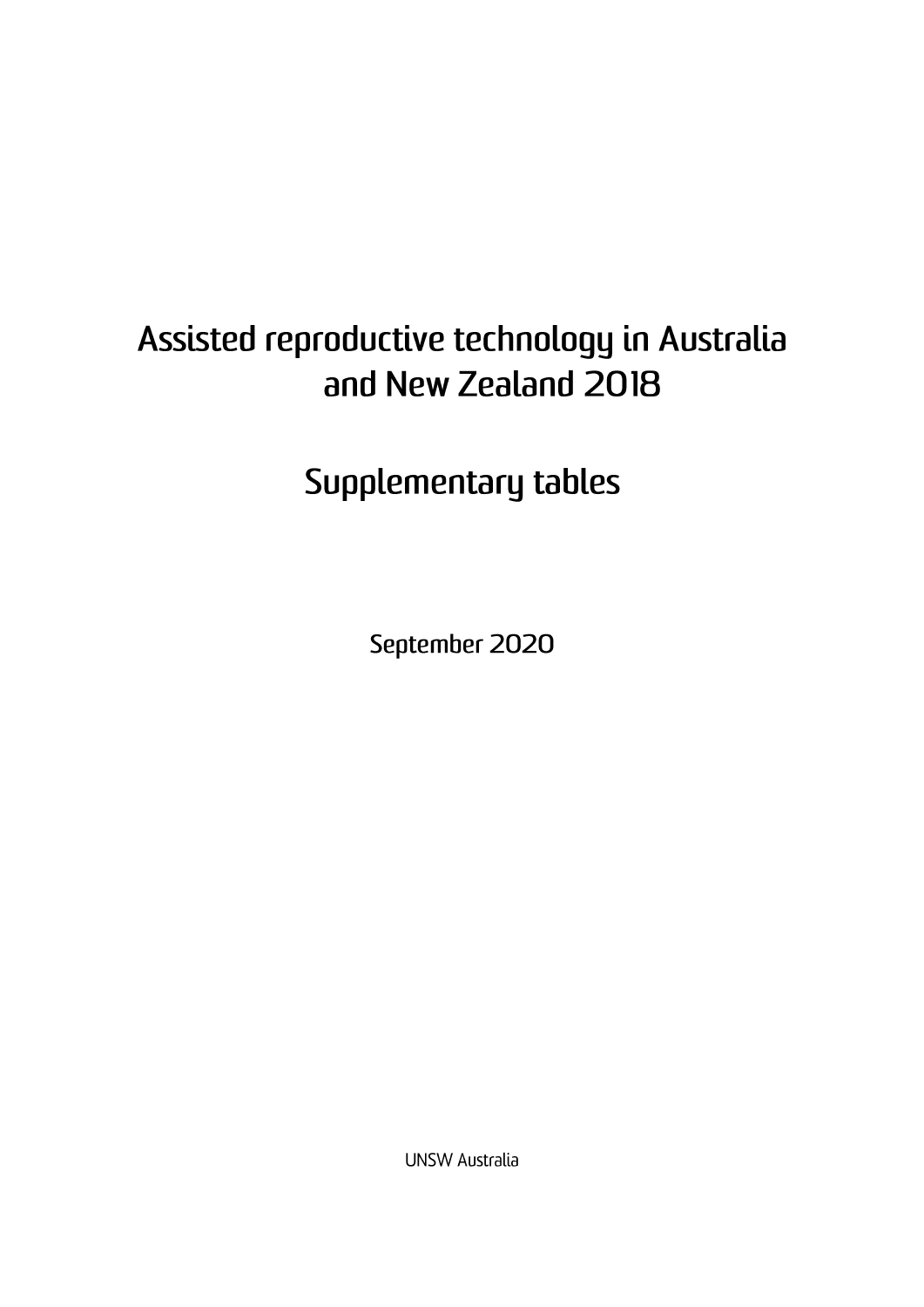## Contents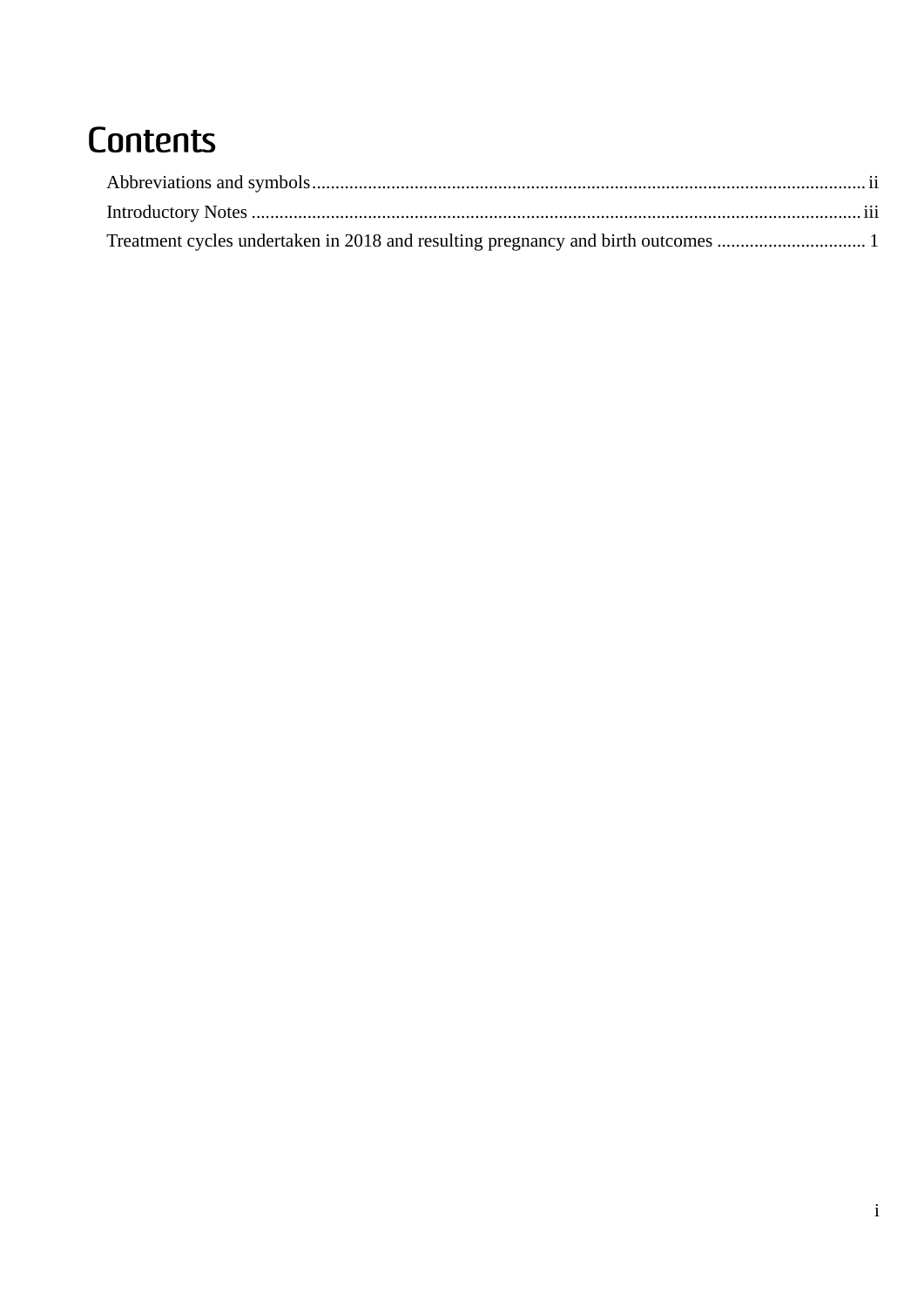# <span id="page-2-0"></span>Abbreviations and symbols

| ART         | assisted reproductive technology         |
|-------------|------------------------------------------|
| DET         | double embryo transfer                   |
| <b>GIFT</b> | gamete intrafallopian transfer           |
| <b>ICSI</b> | intracytoplasmic sperm injection         |
| IVF         | in vitro fertilisation                   |
| OPU         | oocyte pick-up                           |
|             |                                          |
| PESA        | percutaneous epididymal sperm aspiration |
| PGD         | preimplantation genetic diagnosis        |
| SET         | single embryo transfer                   |
|             | not applicable                           |
| %           | percentage                               |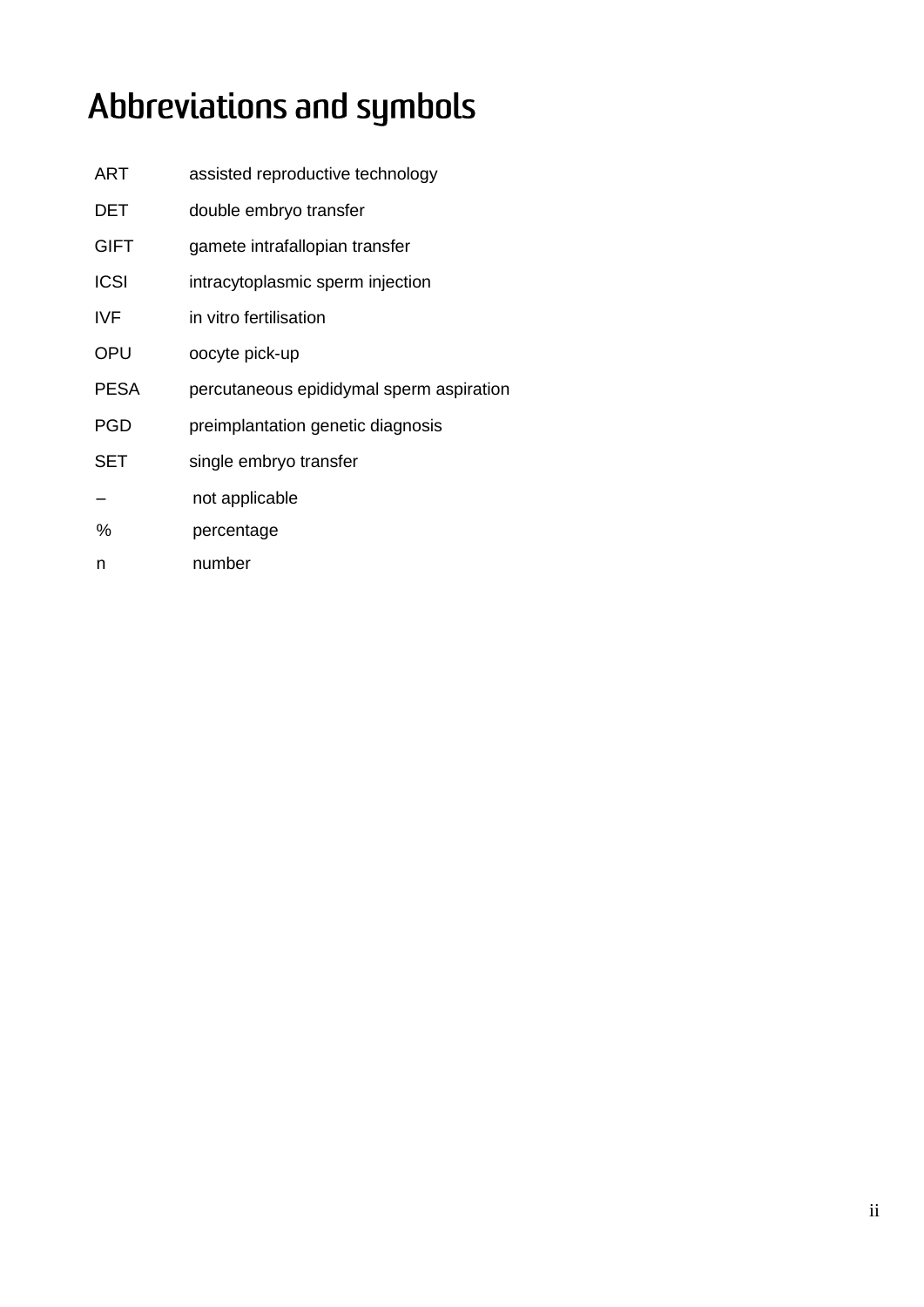# <span id="page-3-0"></span>**Introductory Notes**

This document contains the supplementary on-line tables for the Assisted Reproductive Technology in Australia and New Zealand 2018 report. These supplementary tables should be read in conjunction with the report. A copy of the report can be found at the National Perinatal Epidemiology and Statistics Unit website:

http://npesu.unsw.edu.au/surveillance/assisted-reproductive-technology-australia-new-zealand-2018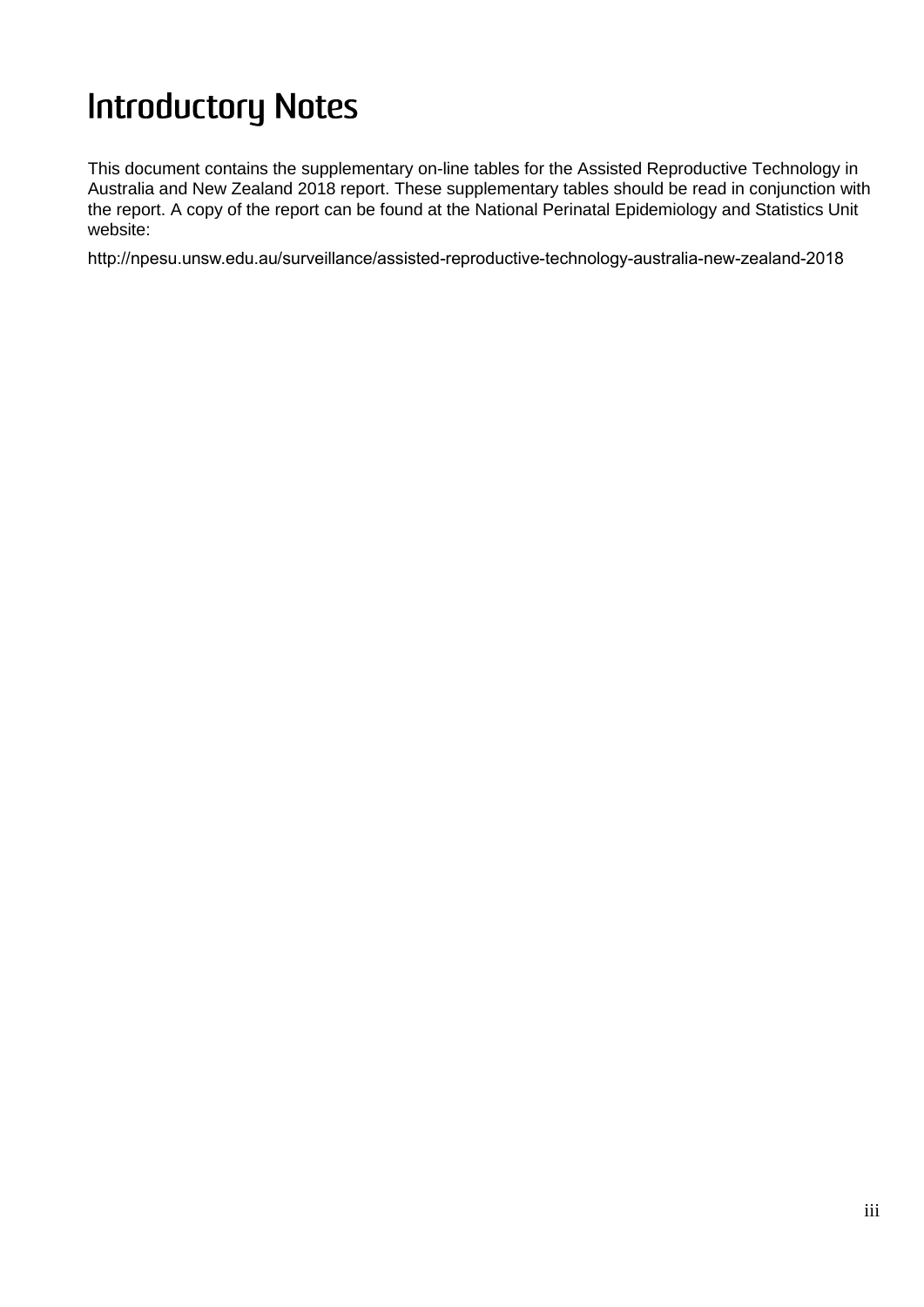# <span id="page-4-0"></span>Treatment cycles undertaken in 2018 and resulting pregnancy and birth outcomes

This supplementary report presents information on assisted reproductive technology (ART) treatment cycles undertaken in fertility clinics in Australia and New Zealand in 2018, along with the resulting pregnancy and birth outcomes.

The data presented in these supplementary tables are for autologous cycles, oocyte donation cycles and oocyte/embryo recipient cycles, and does not include information on donor sperm insemination, gamete intrafallopian transfer or surrogacy arrangements. The data reflects treatment cycles and not patients. Therefore, it is possible for an individual woman or couple to undergo more than one treatment cycle in a year and to experience more than one pregnancy. This means that the information reported about patient characteristics, such as age, parity and cause of infertility, is based on calculations in which individuals may be counted more than once.

The rates of clinical pregnancy and live birth are measured per initiated cycle. However, where the number of initiated cycles is not available or not applicable, for example when reporting outcomes from blastocyst or cleavage stage embryos (e.g. Table S5), rates are reported per embryo transfer cycle. Where applicable, percentages in tables have been calculated including the 'Not stated' category in the denominator. Totals and subtotals may not round to 100.0 due to rounding.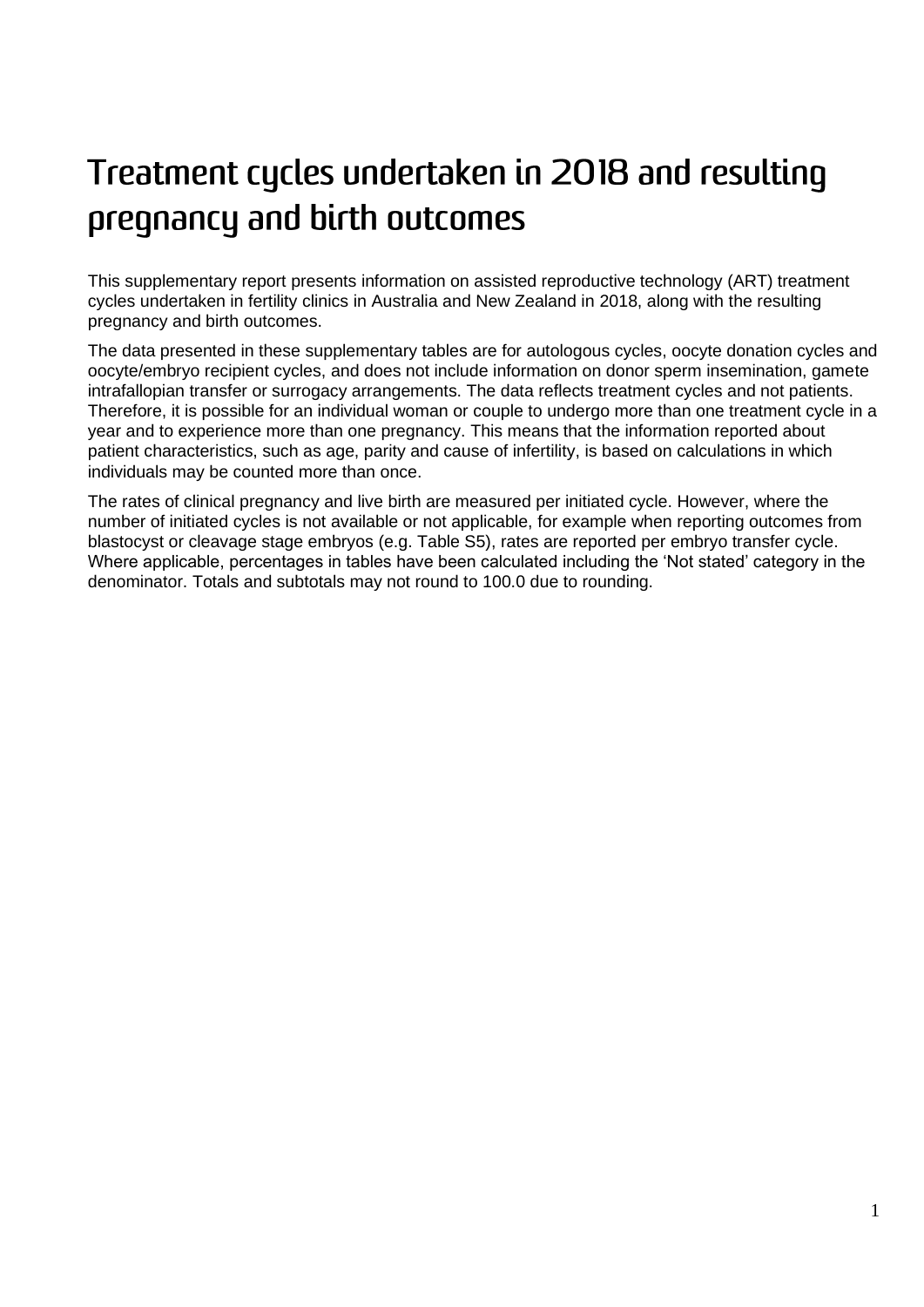<span id="page-5-0"></span>

| Table S1: Treatment cycles by cause of infertility, treatment type and procedure, Australia and New |  |
|-----------------------------------------------------------------------------------------------------|--|
| Zealand, 2018                                                                                       |  |

|                             |                  | <b>Autologous</b> |                            |             |                            |        |
|-----------------------------|------------------|-------------------|----------------------------|-------------|----------------------------|--------|
| <b>Cause of infertility</b> | <b>Fresh IVF</b> | <b>Fresh ICSI</b> | Fresh other <sup>(a)</sup> | <b>Thaw</b> | Oocyte/embryo<br>recipient | All    |
|                             |                  |                   | n                          |             |                            |        |
| Male factor only            | 376              | 4,227             | 339                        | 3,517       | 138                        | 8,597  |
| Female factor               | 7,266            | 7,790             | 2,637                      | 10,954      | 1,583                      | 30,230 |
| Tubal disease only          | 814              | 494               | 116                        | 1,186       | 48                         | 2,658  |
| Endometriosis only          | 886              | 1,031             | 314                        | 1,321       | 84                         | 3,636  |
| Other female factor only    | 3,818            | 5,005             | 1,802                      | 5,992       | 1,221                      | 17,838 |
| Combined female factor      | 1,748            | 1,260             | 405                        | 2,455       | 230                        | 6,098  |
| Combined male/female factor | 415              | 2,354             | 374                        | 2,402       | 271                        | 5,816  |
| Unexplained                 | 2,440            | 4,558             | 1,200                      | 5,643       | 516                        | 14,357 |
| Not stated                  | 4,158            | 7,127             | 2,787                      | 8,508       | 990                        | 23,570 |
| All causes                  | 14,655           | 26,056            | 7,337                      | 31,024      | 3,498                      | 82,570 |
|                             |                  |                   | %                          |             |                            |        |
| Male factor only            | 2.6              | 16.2              | 4.6                        | 11.3        | 3.9                        | 10.4   |
| Female factor               | 49.6             | 29.9              | 35.9                       | 35.3        | 45.3                       | 36.6   |
| Tubal disease only          | 5.6              | 1.9               | 1.6                        | 3.8         | 1.4                        | 3.2    |
| Endometriosis only          | 6.0              | 4.0               | 4.3                        | 4.3         | 2.4                        | 4.4    |
| Other female factor only    | 26.1             | 19.2              | 24.6                       | 19.3        | 34.9                       | 21.6   |
| Combined female factor      | 11.9             | 4.8               | 5.5                        | 7.9         | 6.6                        | 7.4    |
| Combined male/female factor | 2.8              | 9.0               | 5.1                        | 7.7         | 7.7                        | 7.0    |
| Unexplained                 | 16.6             | 17.5              | 16.4                       | 18.2        | 14.8                       | 17.4   |
| Not stated                  | 28.4             | 27.4              | 38.0                       | 27.4        | 28.3                       | 28.5   |
| <b>All causes</b>           | 100.0            | 100.0             | 100.0                      | 100.0       | 100.0                      | 100.0  |

(a) Fresh other includes cycles in which oocytes were not retrieved, cycles with oocyte retrieval but no fertilisation and cancelled oocyte pick-up (OPU).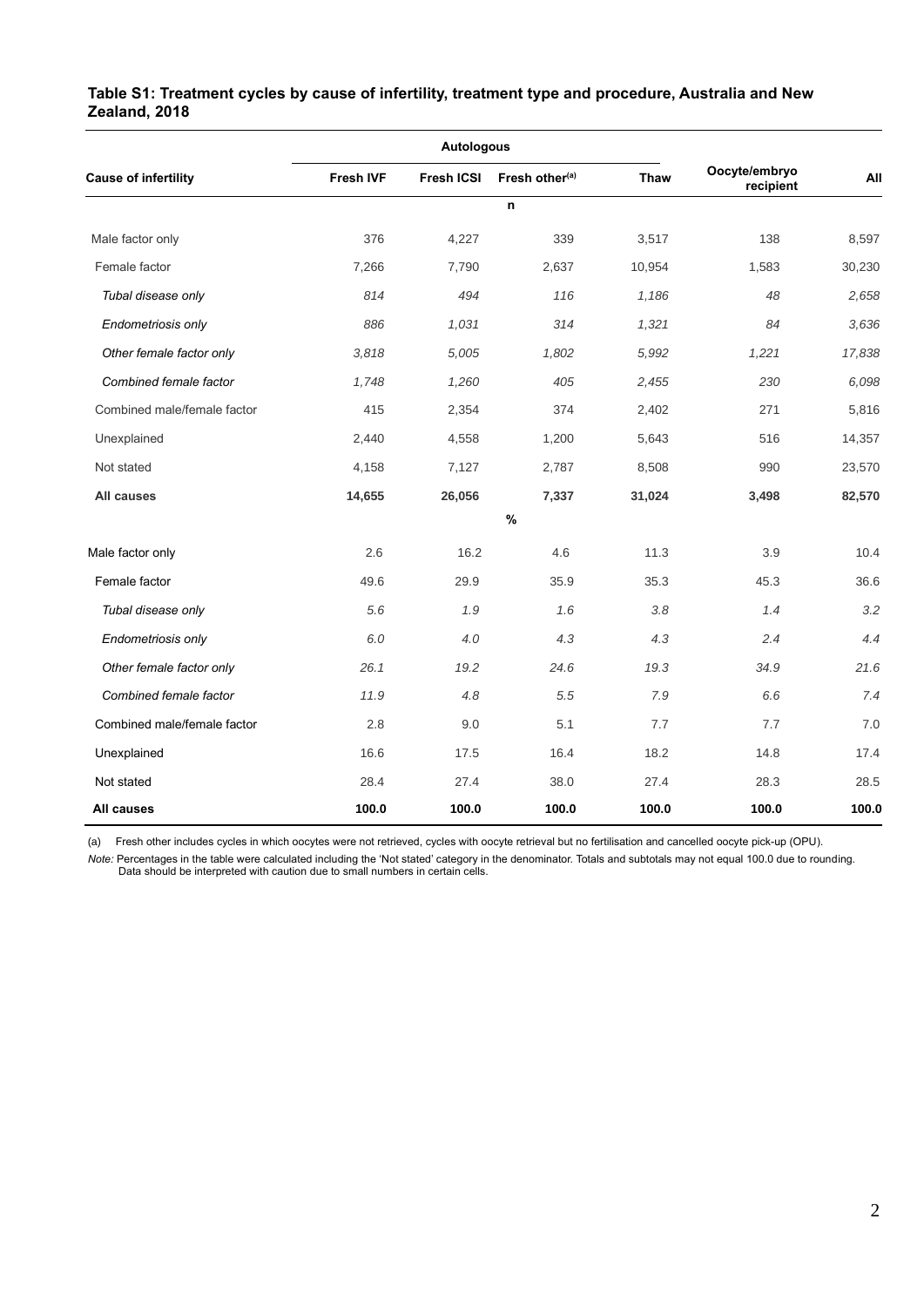## <span id="page-6-0"></span>**Table S2: Autologous treatment cycles by cause of infertility and source of sperm, Australia and New Zealand, 2018**

|                             |        | Source of sperm |       |       |       |                   |        |              |  |  |  |  |
|-----------------------------|--------|-----------------|-------|-------|-------|-------------------|--------|--------------|--|--|--|--|
|                             |        | Husband/partner |       | Donor |       | <b>Not stated</b> |        | <b>Total</b> |  |  |  |  |
| <b>Cause of infertility</b> | n      | %               | n     | $\%$  | n     | $\%$              | n      | %            |  |  |  |  |
| Male factor only            | 7,672  | 90.7            | 546   | 6.5   | 241   | 3.5               | 8,459  | 100.0        |  |  |  |  |
| Female factor               | 23,670 | 82.6            | 2,801 | 9.8   | 2,176 | 7.6               | 28,647 | 100.0        |  |  |  |  |
| Tubal disease only          | 2,447  | 93.8            | 70    | 2.7   | 93    | 3.6               | 2,610  | 100.0        |  |  |  |  |
| Endometriosis only          | 3,040  | 85.6            | 236   | 6.6   | 276   | 7.8               | 3,552  | 100.0        |  |  |  |  |
| Other female factor only    | 12,968 | 78.0            | 2,114 | 12.7  | 1,535 | 9.2               | 16,617 | 100.0        |  |  |  |  |
| Combined female factor      | 5,215  | 88.9            | 381   | 6.5   | 272   | 4.6               | 5,868  | 100.0        |  |  |  |  |
| Combined male/female factor | 5,017  | 90.5            | 253   | 4.6   | 275   | 5.0               | 5,545  | 100.0        |  |  |  |  |
| Unexplained                 | 11,307 | 81.7            | 1,537 | 11.1  | 997   | 7.2               | 13,841 | 100.0        |  |  |  |  |
| Not stated                  | 17,407 | 77.1            | 2,561 | 11.3  | 2,612 | 11.6              | 22,580 | 100.0        |  |  |  |  |
| All causes                  | 65,073 | 82.3            | 7,698 | 9.7   | 6,301 | 8.0               | 79,072 | 100.0        |  |  |  |  |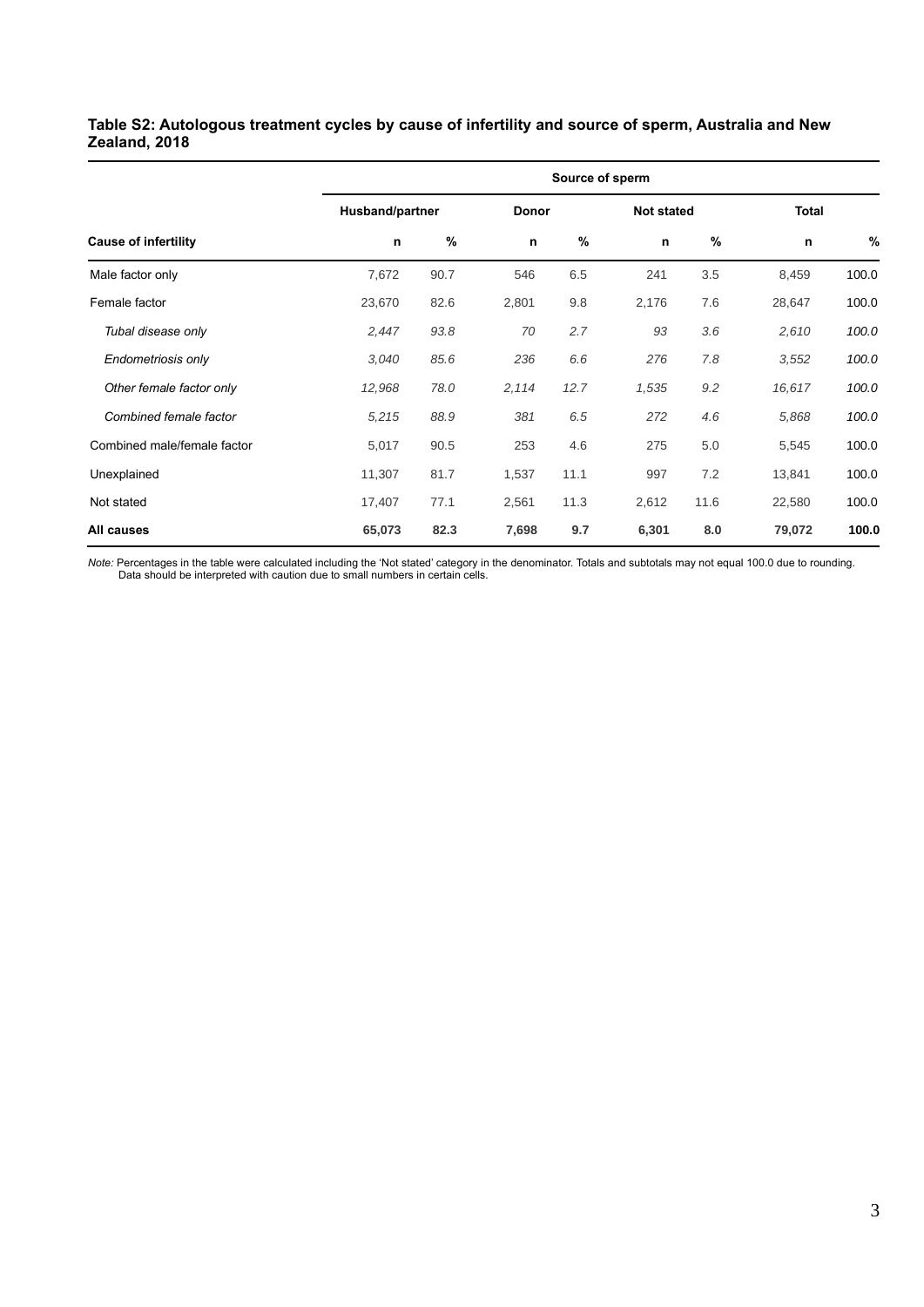## <span id="page-7-0"></span>**Table S3: Outcome of embryo transfer cycles by technique of sperm retrieval, Australia and New Zealand, 2018**

|                                             | Site of sperm extraction |                           |                   |       |                   |  |  |  |  |
|---------------------------------------------|--------------------------|---------------------------|-------------------|-------|-------------------|--|--|--|--|
| Stage/outcome of treatment                  | Ejaculate                | Epididymis <sup>(a)</sup> | <b>Testicular</b> | Other | <b>Not stated</b> |  |  |  |  |
| Embryo transfers                            | 53,259                   | 480                       | 1,718             | 12    | 932               |  |  |  |  |
| Clinical pregnancies                        | 18.248                   | 166                       | 610               | 3     | 382               |  |  |  |  |
| Live births $(b)$                           | 14,450                   | 125                       | 494               | 2     | 316               |  |  |  |  |
| Clinical pregnancies per transfer cycle (%) | 34.3                     | 34.6                      | 35.5              | 25.0  | 41.0              |  |  |  |  |
| Live births per transfer cycle (%)          | 27.1                     | 26.0                      | 28.8              | 16.7  | 33.9              |  |  |  |  |

(a) Epididymal sperm is extracted by either open biopsy or percutaneous epididymal sperm aspiration (PESA).

(b) A live birth is the birth of one or more liveborn infants, with the birth of twins or higher order multiples counted as one live birth.

*Note:* Data should be interpreted with caution due to small numbers in certain cells*.*

### <span id="page-7-1"></span>**Table S4: Embryo transfer cycles by number of embryos transferred, treatment type and procedure, Australia and New Zealand, 2018**

|                   |                  | <b>Autologous</b> |             |                            |        |
|-------------------|------------------|-------------------|-------------|----------------------------|--------|
| Number of embryos | <b>Fresh IVF</b> | <b>Fresh ICSI</b> | Thaw        | Oocyte/embryo<br>recipient | All    |
|                   |                  |                   | n           |                            |        |
| $\mathbf{1}$      | 8,032            | 12,599            | 28,052      | 2,416                      | 51,099 |
| $\overline{2}$    | 906              | 2,111             | 1,955       | 266                        | 5,238  |
| $\geq 3$          | $\overline{4}$   | 52                | 8           | $\mathbf 0$                | 64     |
| <b>Total</b>      | 8,942            | 14,762            | 30,015      | 2,682                      | 56,401 |
|                   |                  |                   | $\%$        |                            |        |
| $\mathbf{1}$      | 89.8             | 85.3              | 93.5        | 90.1                       | 90.6   |
| $\overline{2}$    | 10.1             | 14.3              | 6.5         | 9.9                        | 9.3    |
| $\geq 3$          | $\boldsymbol{0}$ | 0.4               | $\mathbf 0$ | $\mathbf 0$                | 0.1    |
| <b>Total</b>      | 100.0            | 100.0             | 100.0       | 100.0                      | 100.0  |

*Note:* Data should be interpreted with caution due to small numbers in certain cells*.*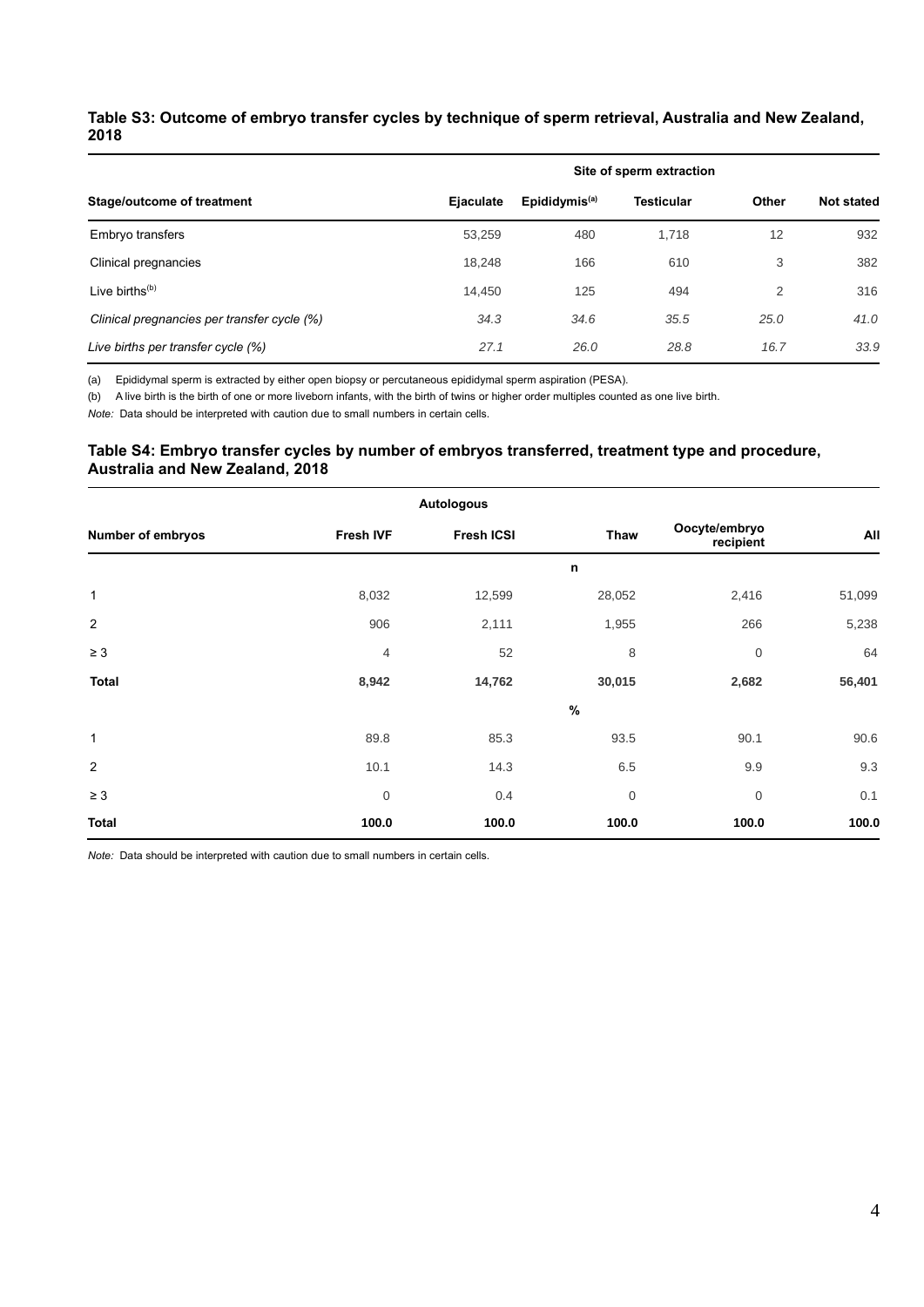## <span id="page-8-0"></span>**Table S5: Outcome of embryo transfer cycles by stage of embryo development, Australia and New Zealand, 2018**

|                                                | Fresh            |                    | Thaw                                                 |                                                          |                                                 |  |  |
|------------------------------------------------|------------------|--------------------|------------------------------------------------------|----------------------------------------------------------|-------------------------------------------------|--|--|
| Stage/outcome of<br>treatment                  | Cleavage embryos | <b>Blastocysts</b> | <b>Thawed and</b><br>transferred<br>cleavage embryos | <b>Thawed cleavage</b><br>and transferred<br>blastocysts | <b>Thawed and</b><br>transferred<br>blastocysts |  |  |
| Embryo transfers                               | 5,667            | 18,565             | 1,882                                                | 744                                                      | 29,543                                          |  |  |
| Clinical pregnancies                           | 1,234            | 6,369              | 385                                                  | 291                                                      | 11,130                                          |  |  |
| Live births $(a)$                              | 946              | 5.007              | 299                                                  | 223                                                      | 8,912                                           |  |  |
| Clinical pregnancies per<br>transfer cycle (%) | 21.8             | 34.3               | 20.5                                                 | 39.1                                                     | 37.7                                            |  |  |
| Live deliveries per transfer<br>cycle (%)      | 16.7             | 27.0               | 15.9                                                 | 30.0                                                     | 30.2                                            |  |  |

(a) A live birth is the birth of one or more liveborn infants, with the birth of twins or higher order multiples counted as one live birth.

*Note:* Data should be interpreted with caution due to small numbers in certain cells*.*

### <span id="page-8-1"></span>**Table S6: Clinical pregnancies of less than 20 weeks gestation by cause of infertility and pregnancy outcome, Australia and New Zealand, 2018**

|                             | <b>Pregnancy outcome</b> |               |                                          |      |                                  |     |              |       |  |  |
|-----------------------------|--------------------------|---------------|------------------------------------------|------|----------------------------------|-----|--------------|-------|--|--|
|                             | <b>Miscarriage</b>       |               | <b>Fetal reduction or</b><br>termination |      | Ectopic/heterotopic<br>pregnancy |     | <b>Total</b> |       |  |  |
| Stage/outcome of treatment  | n                        | $\frac{9}{6}$ | n                                        | $\%$ | n                                | %   | n            | %     |  |  |
| Male factor only            | 363                      | 92.8          | 17                                       | 4.3  | 11                               | 2.8 | 391          | 100.0 |  |  |
| Female factor               | 1,373                    | 90.2          | 60                                       | 3.9  | 89                               | 5.8 | 1,522        | 100.0 |  |  |
| Tubal disease only          | 121                      | 91.7          | 3                                        | 2.3  | 8                                | 6.1 | 132          | 100.0 |  |  |
| Endometriosis only          | 158                      | 90.3          | 9                                        | 5.1  | 8                                | 4.6 | 175          | 100.0 |  |  |
| Other female factor only    | 796                      | 90.8          | 35                                       | 4.0  | 46                               | 5.2 | 877          | 100.0 |  |  |
| Combined female factor      | 298                      | 88.2          | 13                                       | 3.8  | 27                               | 8.0 | 338          | 100.0 |  |  |
| Combined male/female factor | 284                      | 89.9          | 15                                       | 4.7  | 17                               | 5.4 | 316          | 100.0 |  |  |
| Unexplained                 | 586                      | 92.3          | 23                                       | 3.6  | 26                               | 4.1 | 635          | 100.0 |  |  |
| Not stated                  | 848                      | 91.5          | 19                                       | 2.0  | 60                               | 6.5 | 927          | 100.0 |  |  |
| All causes                  | 3,454                    | 91.1          | 134                                      | 3.5  | 203                              | 5.4 | 3,791        | 100.0 |  |  |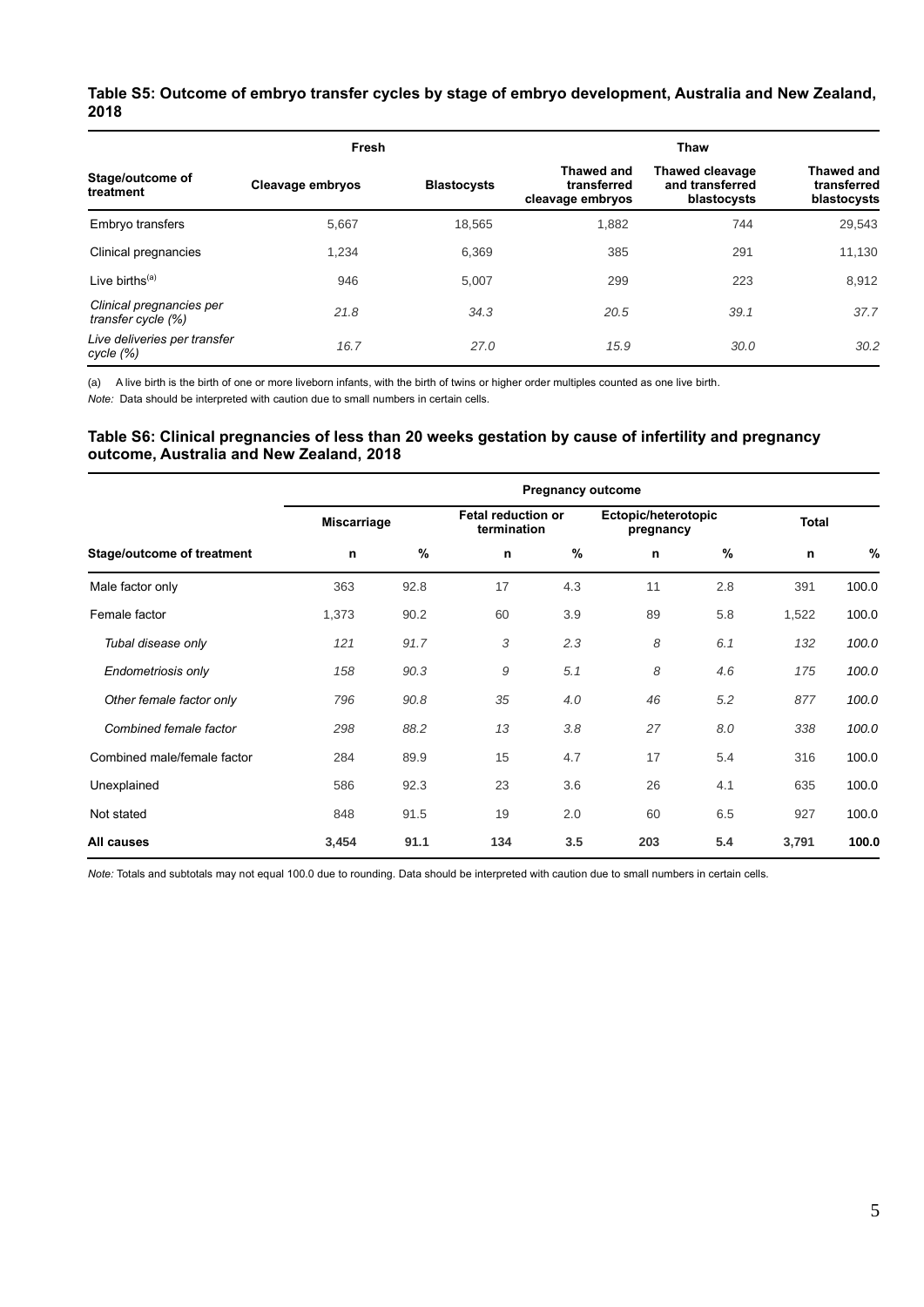|                             | <b>Birth outcome</b>      |      |    |                           |                      |       |  |  |  |  |
|-----------------------------|---------------------------|------|----|---------------------------|----------------------|-------|--|--|--|--|
|                             | Live birth <sup>(a)</sup> |      |    | Stillbirth <sup>(b)</sup> | Total <sup>(c)</sup> |       |  |  |  |  |
| <b>Cause of infertility</b> | n                         | $\%$ | n  | %                         | n                    | %     |  |  |  |  |
| Male factor only            | 1,889                     | 99.2 | 6  | 0.3                       | 1,905                | 100.0 |  |  |  |  |
| Female factor               | 5,133                     | 99.0 | 33 | 0.6                       | 5,183                | 100.0 |  |  |  |  |
| Tubal disease only          | 513                       | 99.2 | 3  | 0.6                       | 517                  | 100.0 |  |  |  |  |
| Endometriosis only          | 689                       | 99.9 | 0  | 0                         | 690                  | 100.0 |  |  |  |  |
| Other female factor only    | 2,760                     | 98.7 | 24 | 0.9                       | 2,796                | 100.0 |  |  |  |  |
| Combined female factor      | 1,171                     | 99.2 | 6  | 0.5                       | 1,180                | 100.0 |  |  |  |  |
| Combined male/female factor | 1,341                     | 99.3 | 6  | 0.4                       | 1,350                | 100.0 |  |  |  |  |
| Unexplained                 | 2,792                     | 99.3 | 12 | 0.4                       | 2,813                | 100.0 |  |  |  |  |
| Not stated                  | 4,232                     | 98.7 | 24 | 0.6                       | 4,288                | 100.0 |  |  |  |  |
| All causes                  | 15,387                    | 99.0 | 81 | 0.5                       | 15,539               | 100.0 |  |  |  |  |

## <span id="page-9-0"></span>**Table S7: Births by cause of infertility and birth outcome, Australia and New Zealand, 2018**

(a) A live birth is the birth of one or more liveborn infants, with the birth of twins or higher order multiples counted as one live birth.

(b) A stillbirth is birth of an infant after 20 or more weeks gestation or 400 grams or more birthweight that shows no signs of life. Stillbirths are reported by patients to fertility centre staff. These data are not official vital statistics.

(c) Total includes 71 births where birth outcome was unknown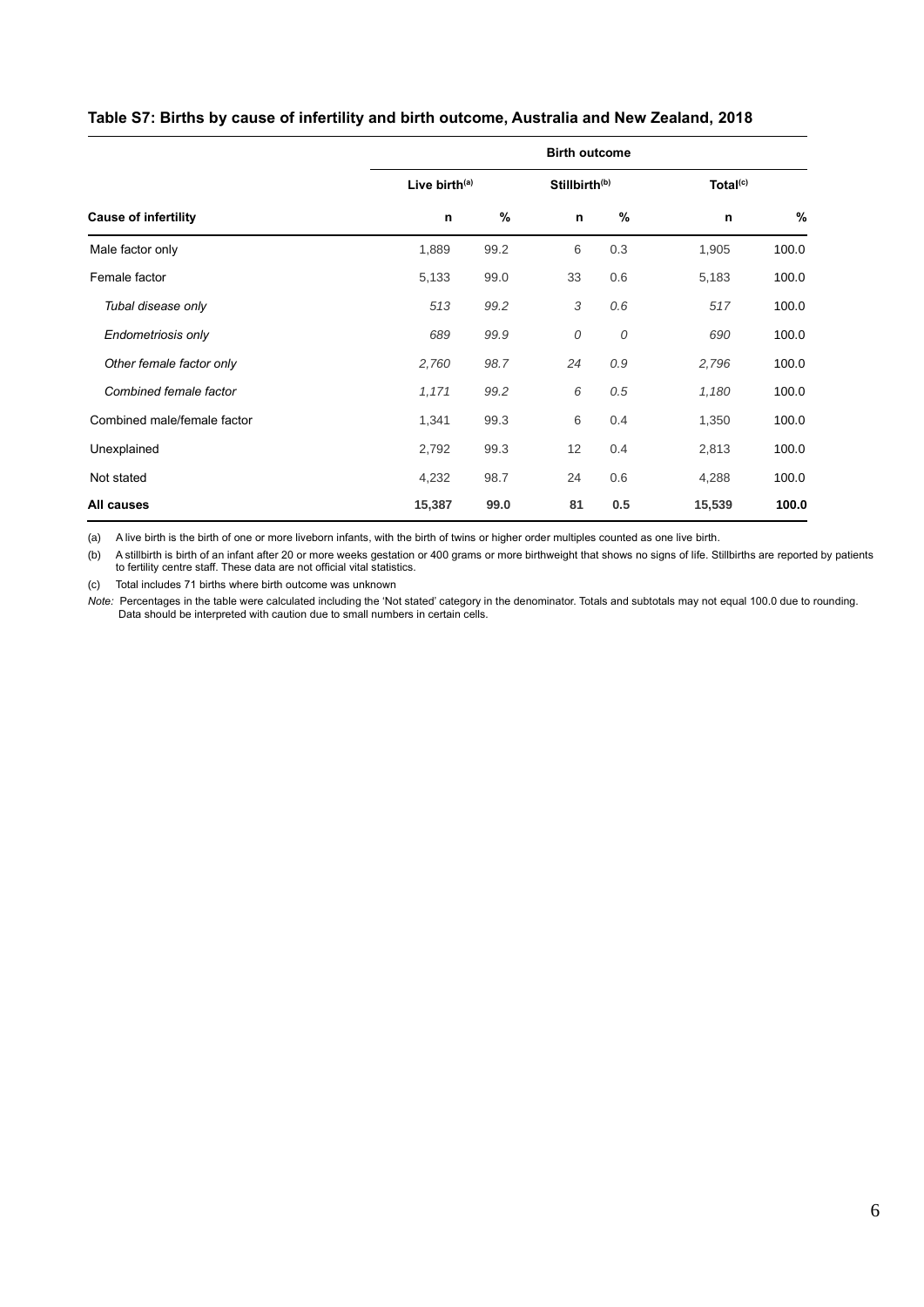|                                      |                        |                                 | <b>Female factor</b>       |                                   |                    |                                          |                  |                   |               |
|--------------------------------------|------------------------|---------------------------------|----------------------------|-----------------------------------|--------------------|------------------------------------------|------------------|-------------------|---------------|
| <b>Gestational</b><br>age<br>(weeks) | Male<br>factor<br>only | <b>Tubal</b><br>disease<br>only | Endom-<br>etriosis<br>only | Other<br>female<br>factor<br>only | Combined<br>factor | Combined<br>female male/female<br>factor | Un-<br>explained | <b>Not stated</b> | All<br>causes |
| Mean (weeks)                         | 38.2                   | 38.1                            | 38.1                       | 38.3                              | 38.1               | 38.0                                     | 37.9             | 38.1              | 38.1          |
|                                      |                        |                                 |                            |                                   | $\mathbf n$        |                                          |                  |                   |               |
| $\leq$ 27                            | 12                     | 3                               | 13                         | 9                                 | 46                 | 32                                       | 5                | 19                | 139           |
| $28 - 31$                            | 18                     | 6                               | 12                         | 19                                | 49                 | 47                                       | 8                | 31                | 190           |
| 32-36                                | 117                    | 73                              | 133                        | 156                               | 392                | 273                                      | 55               | 264               | 1,463         |
| < 37 <sup>(a)</sup>                  | 147                    | 82                              | 158                        | 184                               | 487                | 352                                      | 68               | 314               | 1792          |
| $\geq 37$                            | 1,032                  | 608                             | 1,192                      | 1,722                             | 3,799              | 2,443                                    | 449              | 2,498             | 13,743        |
| <b>Total</b>                         | 1,180                  | 690                             | 1,350                      | 1,906                             | 4,287              | 2,796                                    | 517              | 2,813             | 15,539        |
|                                      |                        |                                 |                            |                                   | $\%$               |                                          |                  |                   |               |
| $\leq$ 27                            | $\mathcal I$           | 0.4                             | $\mathcal I$               | 0.5                               | 1.1                | 1.1                                      | $\mathcal I$     | 0.7               | 0.9           |
| $28 - 31$                            | 1.5                    | 0.9                             | 0.9                        | $\mathcal I$                      | 1.1                | 1.7                                      | 1.5              | 1.1               | 1.2           |
| 32-36                                | 9.9                    | 10.6                            | 9.9                        | 8.2                               | 9.1                | 9.8                                      | 10.6             | 9.4               | 9.4           |
| < 37 <sup>(a)</sup>                  | 12.4                   | 11.9                            | 11.8                       | 9.7                               | 11.3               | 12.6                                     | 13.1             | 11.2              | 11.5          |
| $\geq 37$                            | 87.5                   | 88.1                            | 88.3                       | 90.3                              | 88.6               | 87.4                                     | 86.8             | 88.8              | 88.4          |
| <b>Total</b>                         | 100.0                  | 100.0                           | 100.0                      | 100.0                             | 100.0              | 100.0                                    | 100.0            | 100.0             | 100.0         |

## <span id="page-10-0"></span>**Table S8: Births by gestational age and cause of infertility, Australia and New Zealand, 2018**

(a) A gestation of less than 37 weeks is defined as a preterm birth.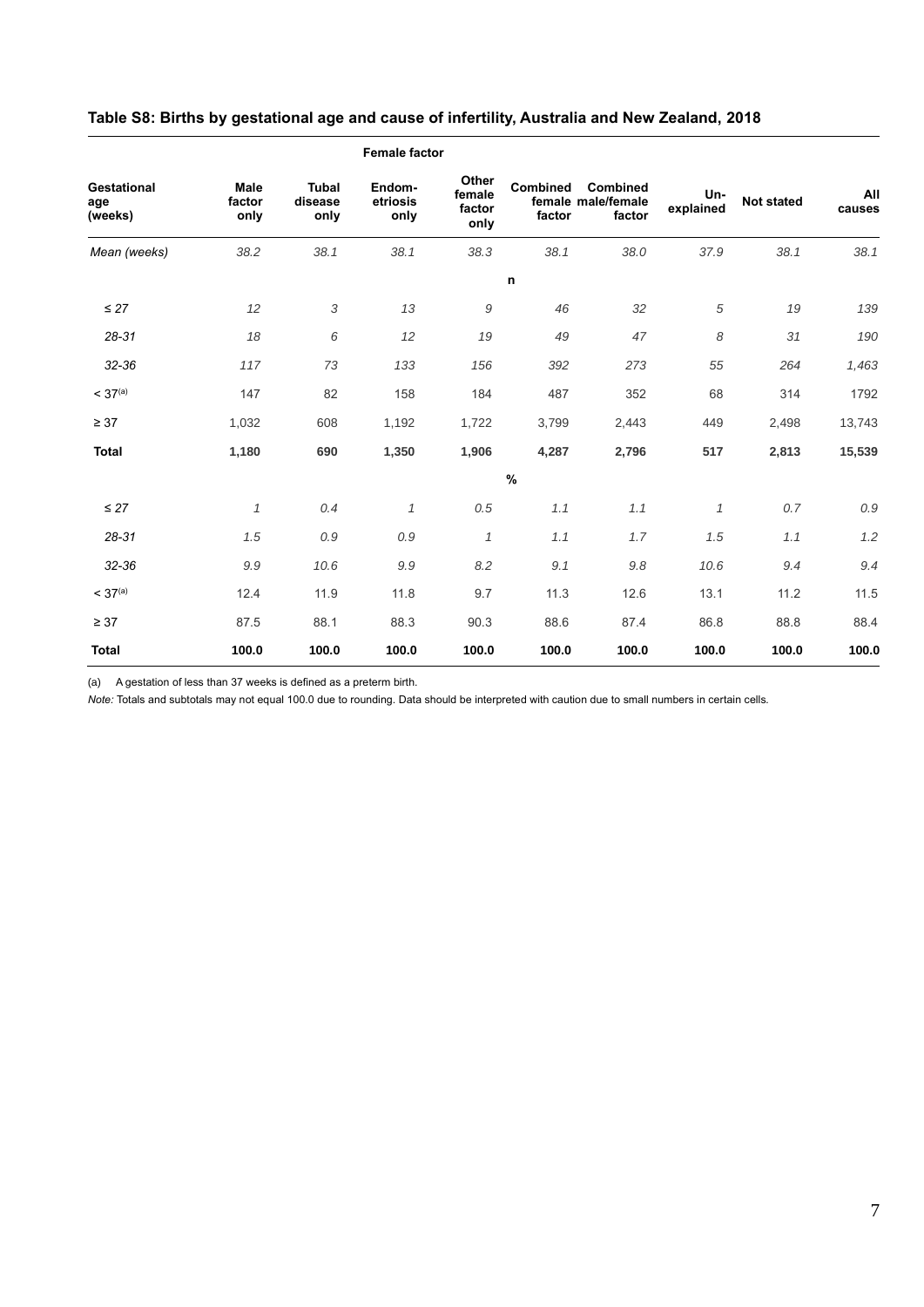|                                   |            |         |         | Age group (years) <sup>(a)</sup> |         |              |         |
|-----------------------------------|------------|---------|---------|----------------------------------|---------|--------------|---------|
| <b>Gestational age</b><br>(weeks) | $\leq 24$  | 25-29   | 30-34   | 35-39                            | 40-44   | $\geq 45$    | All     |
| Mean (weeks)                      | 38.3       | 38.1    | 38.2    | 38.2                             | 37.9    | 37.6         | 38.1    |
|                                   |            |         |         | $\mathsf{n}$                     |         |              |         |
| $\leq 27$                         | $\sqrt{2}$ | 16      | 55      | 49                               | 16      | $\mathcal I$ | 139     |
| 28-31                             | 0          | 18      | 60      | 79                               | 28      | 5            | 190     |
| 32-36                             | 8          | 144     | 477     | 571                              | 220     | 43           | 1,463   |
| < 37 <sup>(b)</sup>               | 10         | 178     | 592     | 699                              | 264     | 49           | 1792    |
| $\geq 37$                         | 99         | 1,269   | 4,601   | 5,436                            | 2,094   | 244          | 13,743  |
| Total <sup>(c)</sup>              | 109        | 1,449   | 5,194   | 6,136                            | 2,358   | 293          | 15,539  |
|                                   |            |         |         | $\%$                             |         |              |         |
| $\leq 27$                         | 1.8        | 1.1     | 1.1     | $0.8\,$                          | $0.7\,$ | 0.3          | $0.9\,$ |
| 28-31                             | 0          | $1.2\,$ | 1.2     | 1.3                              | $1.2\,$ | 1.7          | 1.2     |
| 32-36                             | $7.3\,$    | $9.9\,$ | $9.2\,$ | $9.3\,$                          | $9.3\,$ | 14.7         | 9.4     |
| < 37 <sup>(b)</sup>               | 9.1        | 12.2    | 11.5    | 11.4                             | 11.2    | 16.7         | 11.5    |
| $\geq 37$                         | 90.8       | 87.6    | 88.6    | 88.6                             | 88.8    | 83.3         | 88.4    |
| Total <sup>(c)</sup>              | 100.0      | 100.0   | 100.0   | 100.0                            | 100.0   | 100.0        | 100.0   |

## <span id="page-11-0"></span>**Table S9: Births by gestational age and maternal age, Australia and New Zealand, 2018**

(a) Age at time of birth

(b) A gestation of less than 37 weeks is defined as a preterm birth.

(c) Includes 2 cycles where the gestational age was not reported.

*Note:* Totals and subtotals may not equal 100.0 due to rounding. Data should be interpreted with caution due to small numbers in certain cells*.*

## <span id="page-11-1"></span>**Table S10: Early pregnancy loss by maternal age, Australia and New Zealand, 2018**

| $\leq 24$      | 25-29 | 30-34 | 35-39 | 40-44                            | $\geq 45$ | All   |  |  |  |
|----------------|-------|-------|-------|----------------------------------|-----------|-------|--|--|--|
| n              |       |       |       |                                  |           |       |  |  |  |
| 22             | 240   | 957   | 1,339 | 799                              | 97        | 3,454 |  |  |  |
| 0              | 14    | 40    | 49    | 30                               | 1         | 134   |  |  |  |
| $\overline{2}$ | 27    | 68    | 75    | 28                               | 3         | 203   |  |  |  |
| 24             | 281   | 1,065 | 1,463 | 857                              | 101       | 3,791 |  |  |  |
|                |       | %     |       |                                  |           |       |  |  |  |
| 91.7           | 85.4  | 89.9  | 91.5  | 93.2                             | 96        | 91.1  |  |  |  |
| $\mathbf 0$    | 5.0   | 3.8   | 3.3   | 3.5                              | 1.0       | 3.5   |  |  |  |
| 8.3            | 9.6   | 6.4   | 5.1   | 3.3                              | 3.0       | 5.4   |  |  |  |
| 100.0          | 100.0 | 100.0 | 100.0 | 100.0                            | 100.0     | 100.0 |  |  |  |
|                |       |       |       | Age group (years) <sup>(a)</sup> |           |       |  |  |  |

(a) Age at end of pregnancy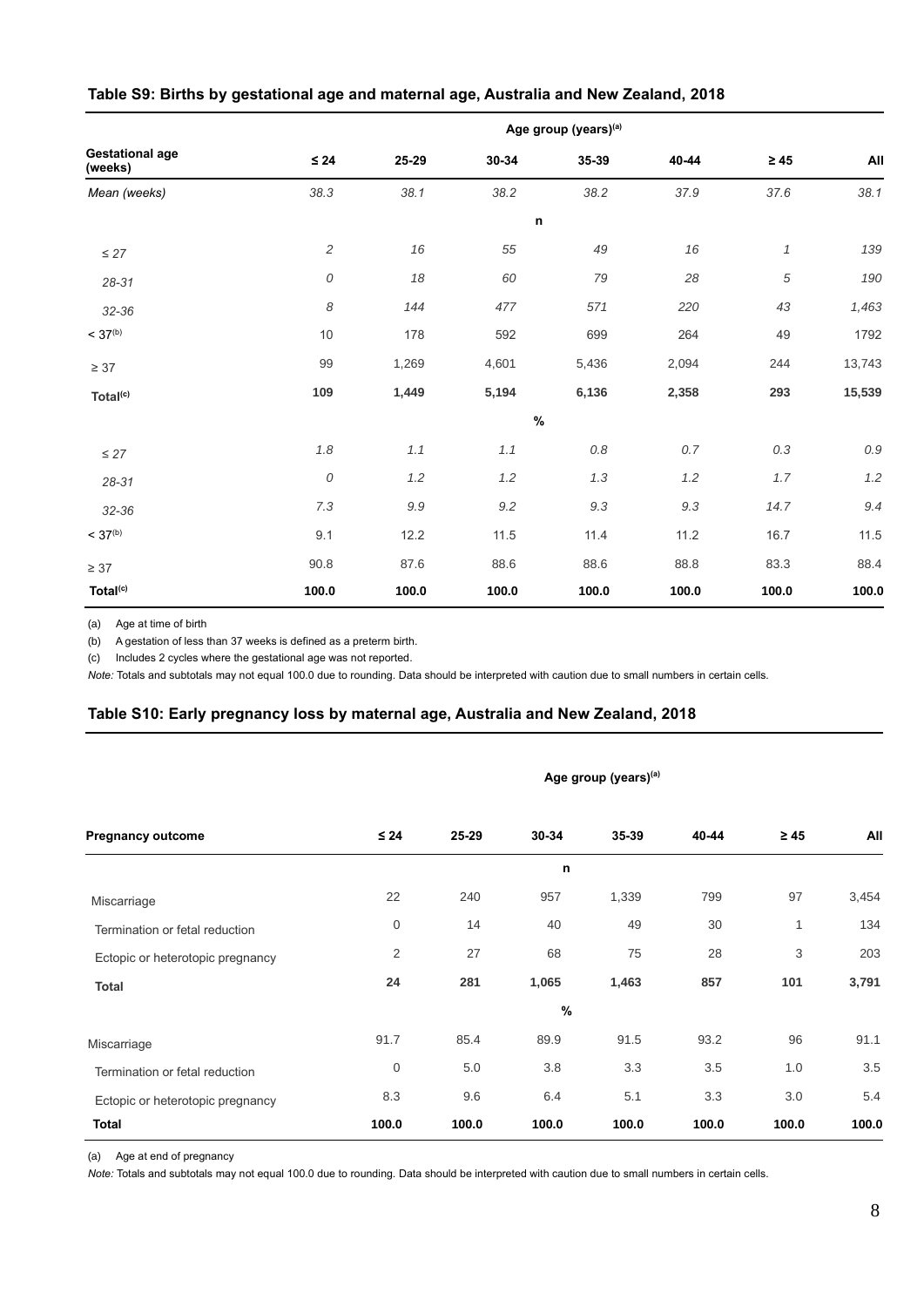## <span id="page-12-0"></span>**Table S11: Births by plurality and maternal age, Australia and New Zealand, 2018**

|                       | Age group (years)(s) |                  |                |             |       |                  |        |  |  |
|-----------------------|----------------------|------------------|----------------|-------------|-------|------------------|--------|--|--|
| <b>Gestation</b>      | $\leq 24$            | 25-29            | 30-34          | 35-39       | 40-44 | $\geq 45$        | All    |  |  |
|                       | n                    |                  |                |             |       |                  |        |  |  |
| Singleton             | 107                  | 1,397            | 5,019          | 5,935       | 2,290 | 287              | 15,035 |  |  |
| Twin                  | 2                    | 52               | 173            | 198         | 65    | 6                | 496    |  |  |
| Higher order multiple | 0                    | $\boldsymbol{0}$ | $\overline{2}$ | 3           | 3     | $\boldsymbol{0}$ | 8      |  |  |
| <b>Total</b>          | 109                  | 1,449            | 5,194          | 6,136       | 2,358 | 293              | 15,539 |  |  |
|                       |                      |                  |                | $\%$        |       |                  |        |  |  |
| Singleton             | 98.2                 | 96.4             | 96.6           | 96.7        | 97.1  | 98               | 96.8   |  |  |
| Twin                  | 1.8                  | 3.6              | 3.3            | 3.2         | 2.8   | 2.0              | 3.2    |  |  |
| Higher order multiple | 0                    | $\boldsymbol{0}$ | $\mathbf 0$    | $\mathbf 0$ | 0.1   | $\mathbf 0$      | 0.1    |  |  |
| <b>Total</b>          | 100.0                | 100.0            | 100.0          | 100.0       | 100.0 | 100.0            | 100.0  |  |  |

(a) Age at time of birth

*Note:* Totals and subtotals may not equal 100.0 due to rounding. Data should be interpreted with caution due to small numbers in certain cells*.*

#### <span id="page-12-1"></span>**Table S12: Birth outcomes by maternal age, Australia and New Zealand, 2018**

|                           | Age group (years) <sup>(a)</sup> |       |       |       |       |           |        |  |  |
|---------------------------|----------------------------------|-------|-------|-------|-------|-----------|--------|--|--|
| <b>Birth outcome</b>      | $\leq 24$                        | 25-29 | 30-34 | 35-39 | 40-44 | $\geq 45$ | All    |  |  |
|                           | n                                |       |       |       |       |           |        |  |  |
| Live birth <sup>(b)</sup> | 109                              | 1,434 | 5,148 | 6,069 | 2,337 | 290       | 15,387 |  |  |
| Stillbirth <sup>(c)</sup> | $\boldsymbol{0}$                 | 8     | 26    | 36    | 10    | 1         | 81     |  |  |
| Not stated                | $\boldsymbol{0}$                 | 8     | 19    | 31    | 11    | 2         | 71     |  |  |
| <b>Total</b>              | 109                              | 1,450 | 5,193 | 6,136 | 2,358 | 293       | 15,539 |  |  |
|                           |                                  |       |       | $\%$  |       |           |        |  |  |
| Live birth <sup>(b)</sup> | 100                              | 99.0  | 99.1  | 98.9  | 99.1  | 99.0      | 99.0   |  |  |
| Stillbirth <sup>(c)</sup> | $\boldsymbol{0}$                 | 0.6   | 0.5   | 0.6   | 0.4   | 0.3       | 0.5    |  |  |
| Not stated                | $\mathbf 0$                      | 0.5   | 0.4   | 0.5   | 0.5   | 0.7       | 0.5    |  |  |
| <b>Total</b>              | 100.0                            | 100.0 | 100.0 | 100.0 | 100.0 | 100.0     | 100.0  |  |  |

(a) Age at time of birth

(b) A live birth is the birth of one or more liveborn infants, with the birth of twins or higher order multiples counted as one live birth.

(c) A stillbirth is the birth of an infant after 20 or more weeks gestation or 400 grams or more birthweight that shows no signs of life. Stillbirths are reported by patients to fertility centre staff. These data are not official vital statistics.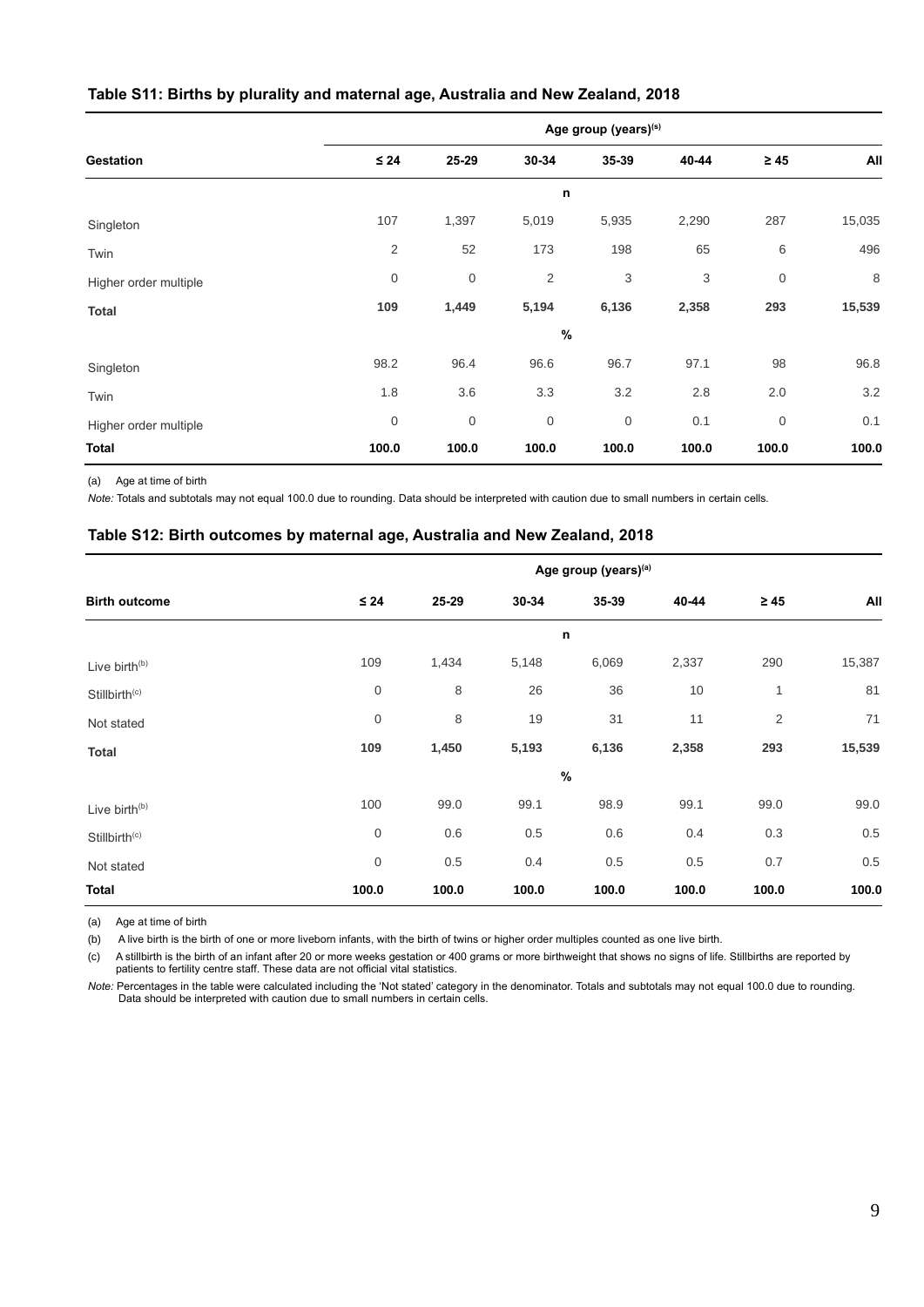|                                  | Number of embryos transferred |       |                |       |  |  |  |
|----------------------------------|-------------------------------|-------|----------------|-------|--|--|--|
| <b>Pregnancy outcome</b>         | One                           | Two   | Three or more  | All   |  |  |  |
|                                  |                               | n     |                |       |  |  |  |
| Miscarriage                      | 3,082                         | 370   | $\overline{2}$ | 3,454 |  |  |  |
| Fetal reduction or termination   | 122                           | 12    | $\overline{0}$ | 134   |  |  |  |
| Ectopic or heterotopic pregnancy | 182                           | 21    | $\overline{0}$ | 203   |  |  |  |
| <b>Total</b>                     | 3,386                         | 403   | $\overline{2}$ | 3,791 |  |  |  |
|                                  |                               | %     |                |       |  |  |  |
| Miscarriage                      | 91.0                          | 91.8  | 100.0          | 91.1  |  |  |  |
| Fetal reduction or termination   | 3.6                           | 3.0   | 0              | 3.5   |  |  |  |
| Ectopic or heterotopic pregnancy | 5.4                           | 5.2   | $\mathbf{0}$   | 5.4   |  |  |  |
| <b>Total</b>                     | 100.0                         | 100.0 | 100.0          | 100.0 |  |  |  |

## <span id="page-13-0"></span>**Table S13: Early pregnancy loss by number of embryos transferred, Australia and New Zealand, 2018**

*Note:* Percentages in the table were calculated including the 'Not stated' category in the denominator. Totals and subtotals may not equal 100.0 due to rounding. Data should be interpreted with caution due to small numbers in certain cells.

### <span id="page-13-1"></span>**Table S14: Births by birth outcome and number of embryos transferred, Australia and New Zealand, 2018**

|                           | Number of embryos transferred |       |                  |        |  |
|---------------------------|-------------------------------|-------|------------------|--------|--|
| <b>Birth outcome</b>      | One                           | Two   | Three or more    | All    |  |
|                           |                               | n     |                  |        |  |
| Live birth <sup>(a)</sup> | 14,252                        | 1,129 | 6                | 15,387 |  |
| Stillbirth <sup>(b)</sup> | 73                            | 8     | $\boldsymbol{0}$ | 81     |  |
| Not stated                | 60                            | 11    | $\mathbf 0$      | 71     |  |
| <b>Total</b>              | 14,385                        | 1,148 | 6                | 15,539 |  |
|                           |                               | $\%$  |                  |        |  |
| Live birth <sup>(a)</sup> | 99.1                          | 98.4  | 100.0            | 99.0   |  |
| Stillbirth <sup>(b)</sup> | $0.5\,$                       | 0.7   | $\boldsymbol{0}$ | 0.5    |  |
| Not stated                | 0.4                           | 0.9   | $\mathbf 0$      | 0.5    |  |
| <b>Total</b>              | 100.0                         | 100.0 | 100.0            | 100.0  |  |

(a) A live birth is the birth of one or more liveborn infants, with the birth of twins or higher order multiples counted as one live birth.

(b) A stillbirth is the birth of an infant after 20 or more weeks gestation or 400 grams or more birthweight that shows no signs of life. Stillbirths are reported by patients to fertility centre staff. These data are not official vital statistics.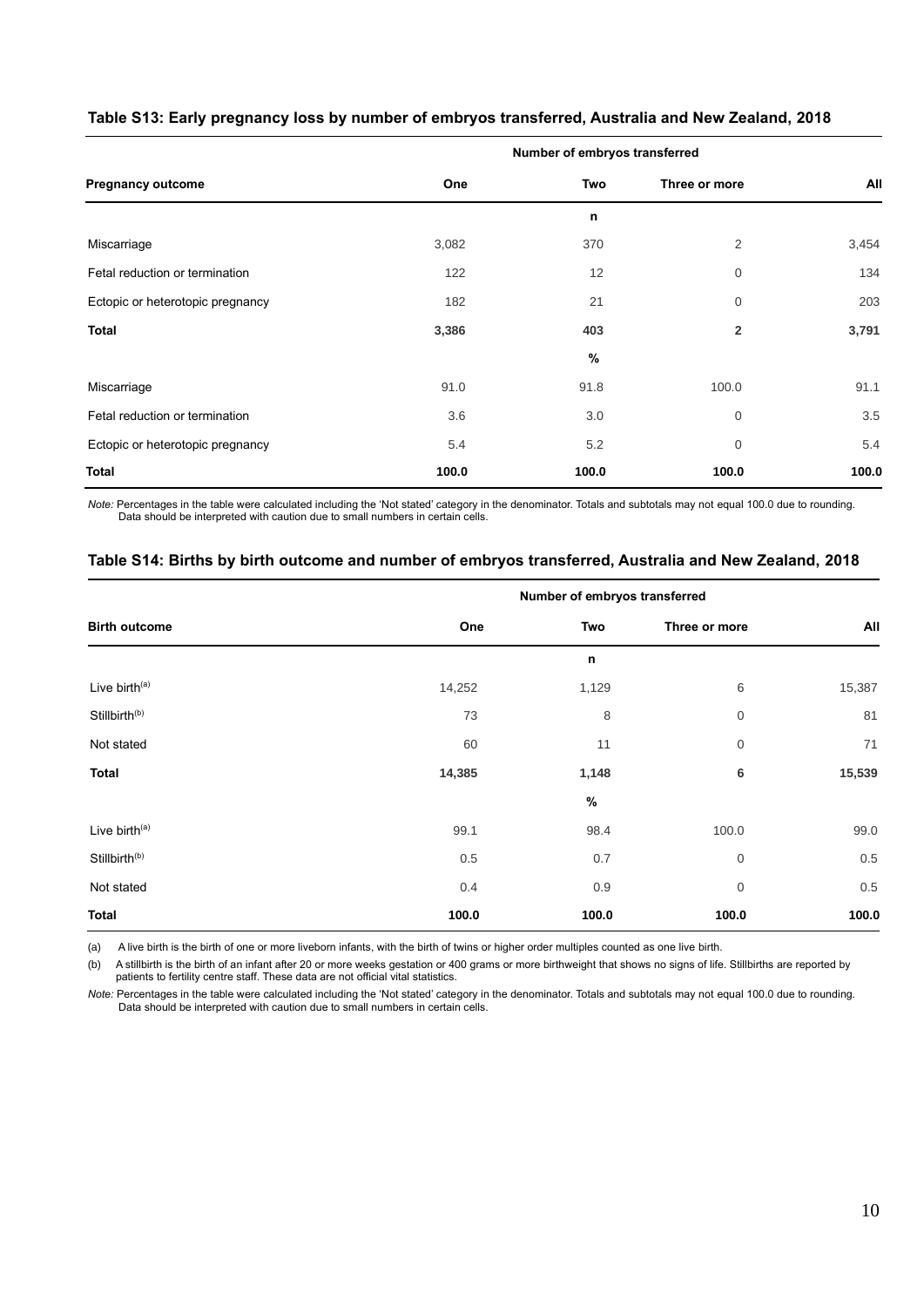|                                |         | Number of embryos transferred |                     |         |
|--------------------------------|---------|-------------------------------|---------------------|---------|
| <b>Gestational age (weeks)</b> | One     | Two                           | Three or more       | All     |
| Mean (weeks)                   | 38.2    | 37.3                          | 38.0                | 38.1    |
|                                |         | $\mathsf n$                   |                     |         |
| $\leq 27$                      | 126     | 13                            | ${\cal O}$          | 139     |
| $28 - 31$                      | 153     | 37                            | 0                   | 190     |
| 32-36                          | 1,257   | 206                           | ${\cal O}$          | 1,463   |
| < 37 <sup>(a)</sup>            | 1,536   | 256                           | $\mathsf{O}\xspace$ | 1,792   |
| $\geq 37$                      | 12,846  | 891                           | 6                   | 13,743  |
| <b>Total</b>                   | 14,386  | 1,147                         | 6                   | 15,539  |
|                                |         | $\%$                          |                     |         |
| $\leq 27$                      | $0.9\,$ | 1.1                           | ${\cal O}$          | $0.9\,$ |
| $28 - 31$                      | 1.1     | $3.2\,$                       | ${\cal O}$          | $1.2\,$ |
| 32-36                          | 8.7     | 18.0                          | ${\cal O}$          | 9.4     |
| < 37 <sup>(a)</sup>            | 10.7    | 22.3                          | $\boldsymbol{0}$    | 11.5    |
| $\geq 37$                      | 89.3    | 77.7                          | 100.0               | 88.4    |
| <b>Total</b>                   | 100.0   | 100.0                         | 100.0               | 100.0   |

## <span id="page-14-0"></span>**Table S15: Births by gestational age and number of embryos transferred, Australia and New Zealand, 2018**

(a) A gestation of less than 37 weeks is defined as preterm.

(b) Includes 2 cycles where the gestation age was not reported

*Note:* Totals and subtotals may not equal 100.0 due to rounding. Data should be interpreted with caution due to small numbers in certain cells.

## <span id="page-14-1"></span>**Table S16: Births by plurality, treatment type and procedure, Australia and New Zealand, 2018**

| <b>Autologous</b>     |                  |                   |       |                            |        |  |  |  |
|-----------------------|------------------|-------------------|-------|----------------------------|--------|--|--|--|
| Gestation             | <b>Fresh IVF</b> | <b>Fresh ICSI</b> | Thaw  | Oocyte/embryo<br>recipient | All    |  |  |  |
|                       |                  |                   | n     |                            |        |  |  |  |
| Singleton             | 3,439            | 2,223             | 8,632 | 741                        | 15,035 |  |  |  |
| Twin                  | 125              | 68                | 276   | 27                         | 496    |  |  |  |
| Higher order multiple | $\sqrt{2}$       | $\mathbf 0$       | 6     | $\boldsymbol{0}$           | 8      |  |  |  |
| <b>Total</b>          | 3,566            | 2,291             | 8,914 | 768                        | 15,539 |  |  |  |
|                       |                  |                   | $\%$  |                            |        |  |  |  |
| Singleton             | 96.4             | 97.0              | 96.8  | 96.5                       | 96.8   |  |  |  |
| Twin                  | 3.5              | 3.0               | 3.1   | 3.5                        | 3.2    |  |  |  |
| Higher order multiple | 0.1              | $\mathbf 0$       | 0.1   | $\boldsymbol{0}$           | 0.1    |  |  |  |
| <b>Total</b>          | 100.0            | 100.0             | 100.0 | 100.0                      | 100.0  |  |  |  |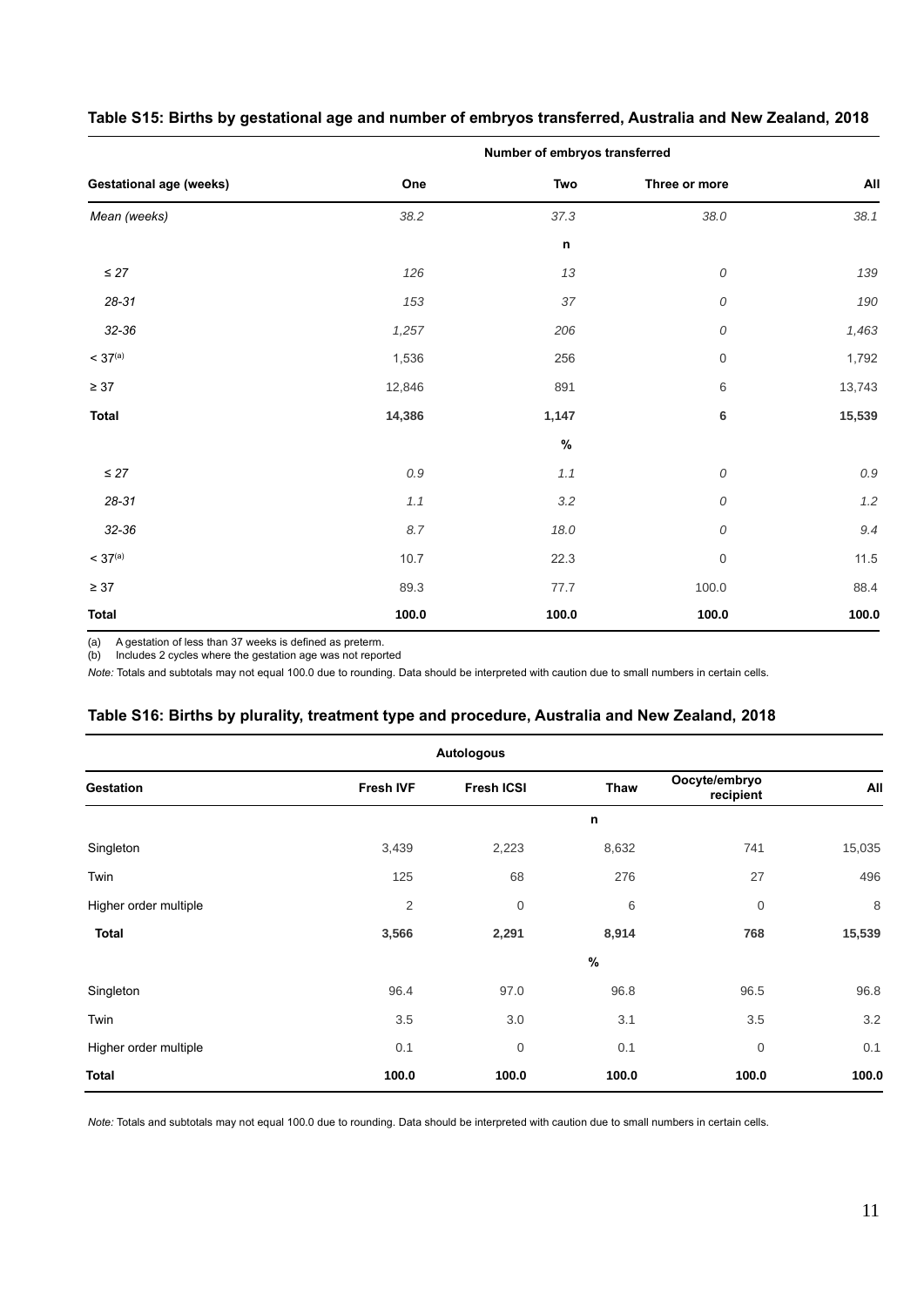|                                |             | Live birth <sup>(a)</sup> |    | Stillbirth <sup>(b)</sup> |        | All <sup>(c)</sup> |  |
|--------------------------------|-------------|---------------------------|----|---------------------------|--------|--------------------|--|
| <b>Gestational age (weeks)</b> | $\mathsf n$ | $\%$                      | n  | %                         | n      | %                  |  |
| Mean (weeks)                   | 38.1        |                           |    | 27.7                      | 38.0   |                    |  |
| $\leq 27$                      | 107         | 67.7                      | 50 | 31.6                      | 158    | 100.0              |  |
| 28-31                          | 220         | 94                        | 12 | 5.1                       | 234    | 100.0              |  |
| 32-36                          | 1,752       | 99.2                      | 15 | 0.8                       | 1,767  | 100.0              |  |
| < 37 <sup>(d)</sup>            | 2,079       | 96.3                      | 77 | 3.6                       | 2,159  | 100.0              |  |
| $\geq 37$                      | 13,809      | 99.4                      | 12 | 0.1                       | 13,888 | 100.0              |  |
| Not Stated                     | 3           | 100                       | 0  | $\boldsymbol{0}$          | 4      | 100.0              |  |
| Total <sup>(e)</sup>           | 15,891      | 99.0                      | 89 | 0.6                       | 16,051 | 100.0              |  |

## <span id="page-15-0"></span>**Table S17: Gestational age of babies by birth outcomes, Australia and New Zealand, 2018**

(a) A live birth is the birth of an infant at 20 or more weeks gestation or 400 grams or more birthweight showing signs of life.

(b) A stillbirth is the birth of an infant after 20 or more weeks gestation or 400 grams or more birthweight that shows no signs of life. Stillbirths are reported by patients to fertility centre staff. These data are not official vital statistics.

(c) Includes 71 babies where the birth status was not adequately reported

(d) A gestation of less than 37 weeks is defined as preterm.

(e) Includes 2 babies where the gestation age was not reported

*Note:* Totals and subtotals may not equal 100.0 due to rounding. Data should be interpreted with caution due to small numbers in certain cells.

## <span id="page-15-1"></span>**Table S18: Birthweight of babies by birth outcomes, Australia and New Zealand, 2018**

|                            | Live birth <sup>(a)</sup> |              |                  | Stillbirth <sup>(b)</sup> |             | All <sup>(c)</sup> |
|----------------------------|---------------------------|--------------|------------------|---------------------------|-------------|--------------------|
| <b>Birthweight (grams)</b> | $\mathsf n$               | $\%$         | n                | $\%$                      | $\mathsf n$ | $\%$               |
| Mean (grams)               | 3,224                     |              |                  | 1,287                     |             | 3,218              |
| < 1,000                    | 95                        | 0.6          | 32               | 36                        | 127         | $0.8\,$            |
| 1,000-1,499                | 163                       | $\mathcal I$ | $\overline{4}$   | 4.5                       | 167         | $\mathcal I$       |
| 1,500-1,999                | 346                       | 2.2          | $\overline{c}$   | 2.2                       | 348         | 2.2                |
| 2,000-2,499                | 965                       | 6.1          | 6                | 6.7                       | 971         | 6                  |
| < 2,500 <sup>(d)</sup>     | 1,569                     | 9.9          | 44               | 49.4                      | 1,613       | 10                 |
| 2500-2,999                 | 2,969                     | 18.7         | 5                | 5.6                       | 2,974       | 18.5               |
| 3,000-3,499                | 5,819                     | 36.6         | 4                | 4.5                       | 5,824       | 36.3               |
| 3,500-3,999                | 4,112                     | 25.9         | $\overline{2}$   | 2.2                       | 4,114       | 25.6               |
| $\geq 4,000$               | 1,230                     | 7.7          | $\boldsymbol{0}$ | 0                         | 1,230       | 7.7                |
| Not stated                 | 192                       | 1.2          | 34               | 38.2                      | 296         | $1.8\,$            |
| <b>Total</b>               | 15,891                    | 100.0        | 89               | 100.0                     | 16,051      | 100.0              |

(a) A live birth is the birth of an infant at 20 or more weeks gestation or 400 grams or more birthweight showing signs of life.

(b) A stillbirth is the birth of an infant after 20 or more weeks gestation or 400 grams or more birthweight that shows no signs of life. Stillbirths are reported by patients to fertility centre staff. These data are not official vital statistics.

(c) Includes 71 babies where the birth status was not reported

(d) A birthweight of less than 2,500 grams is defined as low birthweight.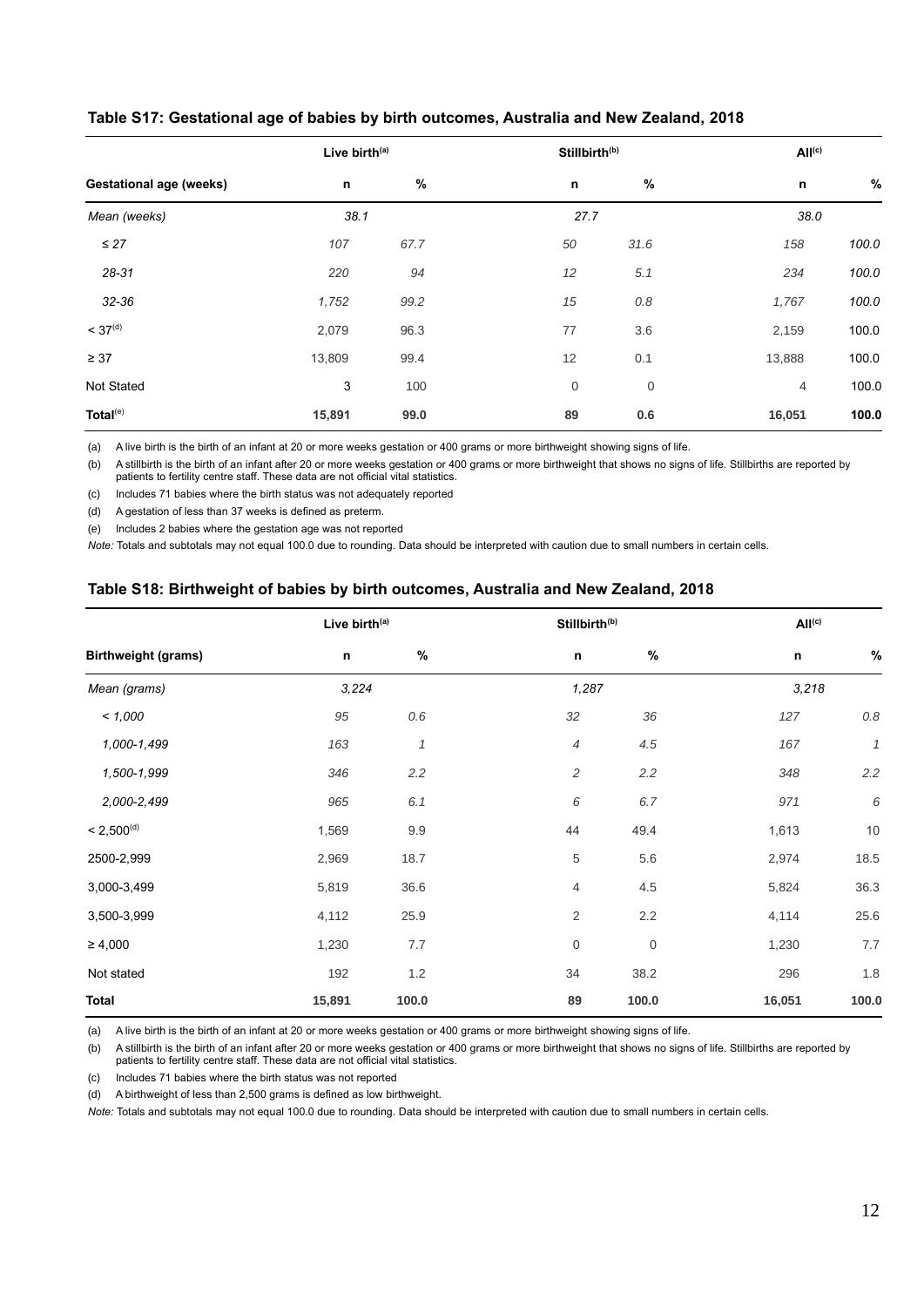|                            |           | <b>Autologous</b> |             |                            |         |
|----------------------------|-----------|-------------------|-------------|----------------------------|---------|
| <b>Birthweight (grams)</b> | Fresh IVF | Fresh ICSI        | <b>Thaw</b> | Oocyte/embryo<br>recipient | All     |
| Mean (grams)               | 3,135     | 3,143             | 3,274       | 3,173                      | 3,218   |
|                            |           |                   | $\mathsf n$ |                            |         |
| < 1,000                    | 34        | 25                | 63          | $\sqrt{5}$                 | 127     |
| 1,000-1,499                | 52        | 32                | 70          | 13                         | 167     |
| 1,500-1,999                | 95        | 68                | 165         | 20                         | 348     |
| 2,000-2,499                | 268       | 161               | 479         | 63                         | 971     |
| $< 2,500^{(a)}$            | 449       | 286               | 777         | 101                        | 1613    |
| 2,500-2,999                | 769       | 467               | 1,590       | 148                        | 2,974   |
| 3,000-3,499                | 1,344     | 905               | 3,294       | 281                        | 5,824   |
| 3,500-3,999                | 858       | 517               | 2,553       | 186                        | 4,114   |
| $\geq 4,000$               | 209       | 135               | 826         | 60                         | 1,230   |
| Not stated                 | 66        | 49                | 162         | 19                         | 296     |
| <b>Total</b>               | 3,695     | 2,359             | 9,202       | 795                        | 16,051  |
|                            |           |                   | $\%$        |                            |         |
| < 1,000                    | $0.9\,$   | 1.1               | $0.7\,$     | 0.6                        | $0.8\,$ |
| 1,000-1,499                | 1.4       | 1.4               | $0.8\,$     | 1.6                        | $1.0$   |
| 1,500-1,999                | 2.6       | 2.9               | $1.8\,$     | 2.5                        | 2.2     |
| 2,000-2,499                | 7.3       | 6.8               | $5.2\,$     | 7.9                        | 6.0     |
| $< 2,500^{(a)}$            | 12.2      | 12.2              | 8.5         | 12.6                       | 10.0    |
| 2,500-2,999                | 20.8      | 19.8              | 17.3        | 18.6                       | 18.5    |
| 3,000-3,499                | 36.4      | 38.4              | 35.8        | 35.3                       | 36.3    |
| 3,500-3,999                | 23.2      | 21.9              | 27.7        | 23.4                       | 25.6    |
| $\geq 4,000$               | 5.7       | 5.7               | 9.0         | 7.5                        | $7.7\,$ |
| Not stated                 | 1.8       | 2.1               | 1.8         | 2.4                        | $1.8$   |
| <b>Total</b>               | 100.0     | 100.0             | 100.0       | 100.0                      | 100.0   |

## <span id="page-16-0"></span>**Table S19: Birthweight of babies by treatment type and procedure, Australia and New Zealand, 2018**

(a) A birthweight of less than 2,500 grams is defined as low birthweight.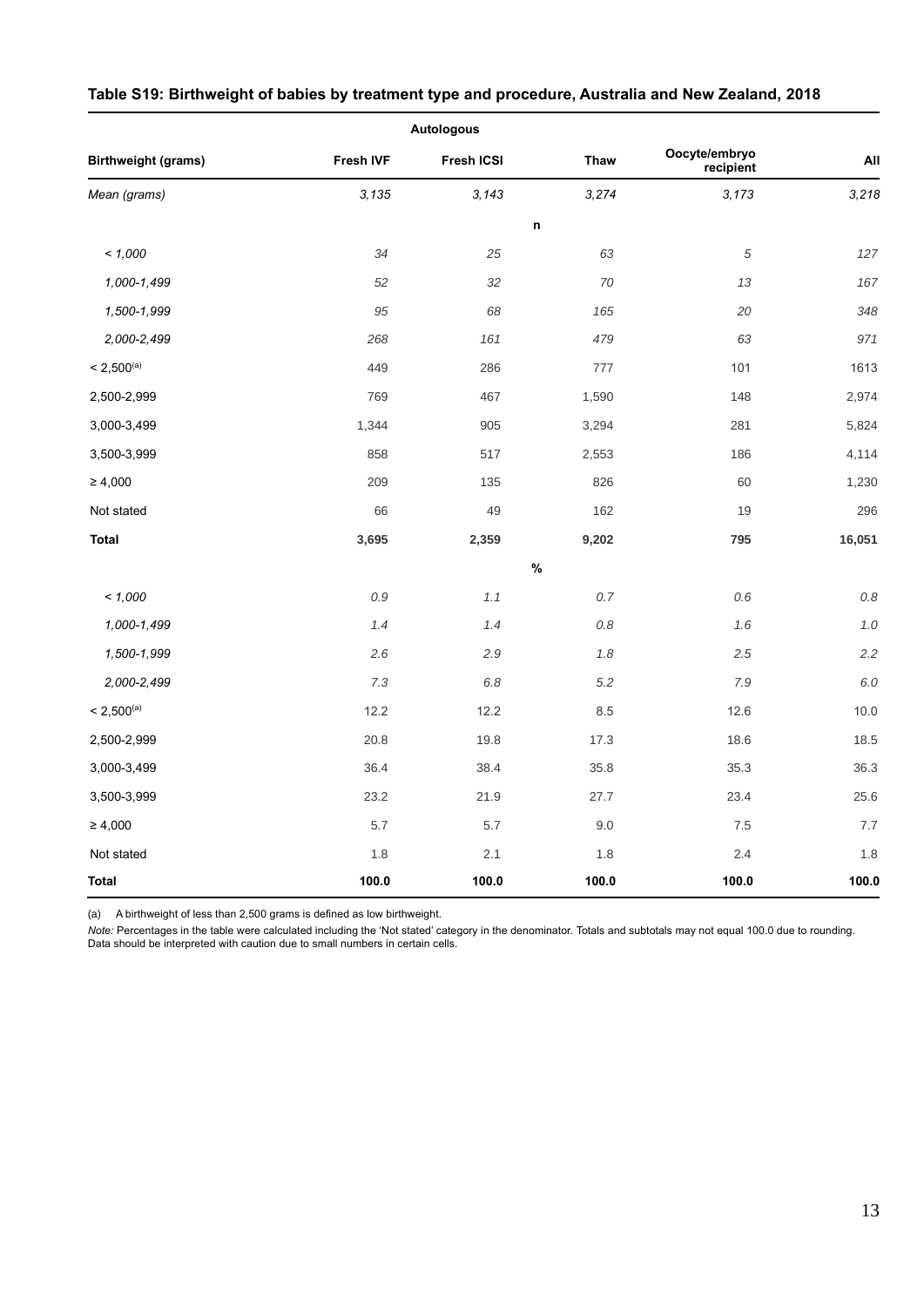## <span id="page-17-0"></span>**Table S20: Perinatal mortality of babies by type of death and treatment type and procedure, Australia and New Zealand, 2018**

|                         |                   |             |    | Stillbirths <sup>(a)</sup> |    | <b>Neonatal deaths</b> |     | Perinatal deaths <sup>(b)</sup> |  |
|-------------------------|-------------------|-------------|----|----------------------------|----|------------------------|-----|---------------------------------|--|
| <b>Treatment type</b>   | <b>All births</b> | Live births | n  | Rate <sup>(c,e)</sup>      | n  | Rate <sup>(d,f)</sup>  | n   | Rate <sup>(c,g)</sup>           |  |
| Fresh IVF               | 2,359             | 2,338       | 13 | 5.5                        | 5  | 2.1                    | 18  | 7.6                             |  |
| Fresh ICSI              | 3,695             | 3,656       | 22 | 6                          | 9  | 2.5                    | 31  | 8.4                             |  |
| Thaw                    | 9,202             | 9,109       | 49 | 5.3                        | 27 | 3                      | 76  | 8.3                             |  |
| Oocyte/embryo recipient | 795               | 788         | 5  | 6.3                        |    | 1.3                    | 6   | 7.5                             |  |
| All                     | 16,051            | 15,891      | 89 | 5.5                        | 42 | 2.6                    | 131 | 8.2                             |  |

(a) Stillbirth is reported by patients to fertility centre staff. These data are not official vital statistics.

(b) Perinatal deaths are reported by patients to fertility centre staff. These data are not official vital statistics.

(c) Stillbirth and perinatal mortality rates were calculated using all births (live births and stillbirths) as the denominator.

(d) Neonatal death rate was calculated using live births as the denominator.

(e) Stillbirths per 1,000 births

(f) Neonatal deaths per 1,000 live births

(g) Perinatal deaths per 1,000 births

*Note*: The birth status was not adequately reported for 71 babies.

#### <span id="page-17-1"></span>**Table S21: Perinatal mortality of babies by type of death and maternal age, Australia and New Zealand, 2018**

|                                  |            |             |             | Stillbirths <sup>(b)</sup> |                         | <b>Neonatal deaths</b> |                          | Perinatal deaths <sup>(c)</sup> |  |
|----------------------------------|------------|-------------|-------------|----------------------------|-------------------------|------------------------|--------------------------|---------------------------------|--|
| Age group (years) <sup>(a)</sup> | All births | Live births |             | n Rate <sup>(d,f)</sup>    | $\mathsf{n}$            | Rate <sup>(e,g)</sup>  | $\mathsf{n}$             | Rate <sup>(d,h)</sup>           |  |
| $\leq 25$                        | 111        | 111         | $\mathbf 0$ | $\mathbf 0$                | $\overline{\mathbf{A}}$ | 9                      | $\overline{\mathcal{A}}$ | 9                               |  |
| 25-30                            | 1,501      | 1,485       | 8           | 5.3                        | 3                       | 2                      | 11                       | 7.3                             |  |
| 30-34                            | 5,371      | 5,323       | 28          | 5.2                        | 16                      | 3                      | 44                       | 8.2                             |  |
| 35-39                            | 6,340      | 6,269       | 41          | 6.5                        | 17                      | 2.7                    | 58                       | 9.1                             |  |
| 40-44                            | 2,429      | 2,407       | 11          | 4.5                        | 5                       | 2.1                    | 16                       | 6.6                             |  |
| $\geq 45$                        | 299        | 296         | 1           | 3.3                        | 0                       | $\mathbf 0$            | 1                        | 3.3                             |  |
| <b>Total</b>                     | 16,051     | 15,891      | 89          | 5.5                        | 42                      | 2.6                    | 131                      | 8.2                             |  |

(a) Age at time of birth

(b) Stillbirths are reported by patients to fertility centre staff. These data are not official vital statistics.

(c) Perinatal deaths are reported by patients to fertility centre staff. These data are not official vital statistics.

(d) Stillbirth and perinatal mortality rates were calculated using all births (live births and stillbirths) as the denominator.

(e) Neonatal death rate was calculated using live births as the denominator.

(f) Stillbirths per 1,000 births

(g) Neonatal deaths per 1,000 live births

(h) Perinatal deaths per 1,000 births

*Note*: The birth status was not reported for 71 babies.